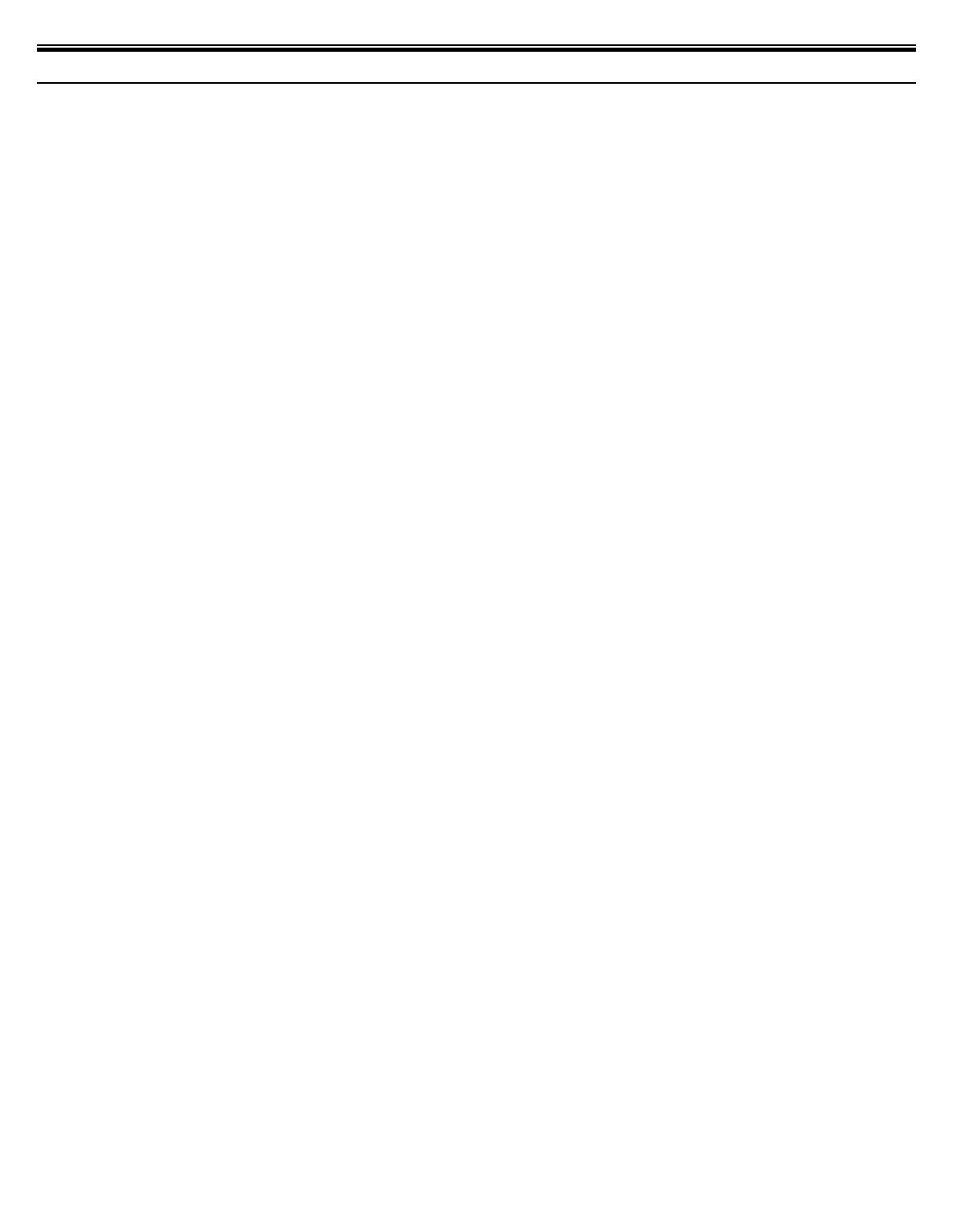# **TABLE OF CONTENTS**

|          | <b>PART I - FINANCIAL INFORMATION</b>                                                                                      |                 |
|----------|----------------------------------------------------------------------------------------------------------------------------|-----------------|
| Item 1.  | <b>Financial Statements</b>                                                                                                | $\overline{4}$  |
|          | Condensed Balance Sheets as of September 30, 2021 and December 31, 2020                                                    | $\overline{4}$  |
|          | Condensed Statements of Operations for the three and nine months ended September 30, 2021 and September 30, 2020           | 5 <sup>1</sup>  |
|          | Condensed Statements of Shareholders' Equity for the three and nine months ended September 30, 2021 and September 30, 2020 | 6               |
|          | Condensed Statements of Cash Flows for the nine months ended September 30, 2021 and September 30, 2020                     | $7\overline{ }$ |
|          | <b>Notes to Condensed Financial Statements</b>                                                                             | 8               |
| Item 2.  | <u>Management's Discussion and Analysis of Financial Condition and Results of Operations</u>                               | 14              |
| Item 3.  | <b>Ouantitative and Qualitative Disclosures About Market Risk</b>                                                          | 16              |
| Item 4.  | <b>Controls and Procedures</b>                                                                                             | 17              |
|          | <b>PART II - OTHER INFORMATION</b>                                                                                         |                 |
| Item 1.  | <b>Legal Proceedings</b>                                                                                                   | 18              |
| Item 1A. | <b>Risk Factors</b>                                                                                                        | 18              |
| Item 2.  | Unregistered Sales of Equity Securities and Use of Proceeds                                                                | 18              |
| Item 3.  | <b>Defaults Upon Senior Securities</b>                                                                                     | 18              |
| Item 4.  | <b>Mine Safety Disclosures</b>                                                                                             | 18              |
| Item 5.  | <b>Other Information</b>                                                                                                   | 18              |
| Item 6.  | <b>Exhibits</b>                                                                                                            | 18              |
|          | $\overline{c}$                                                                                                             |                 |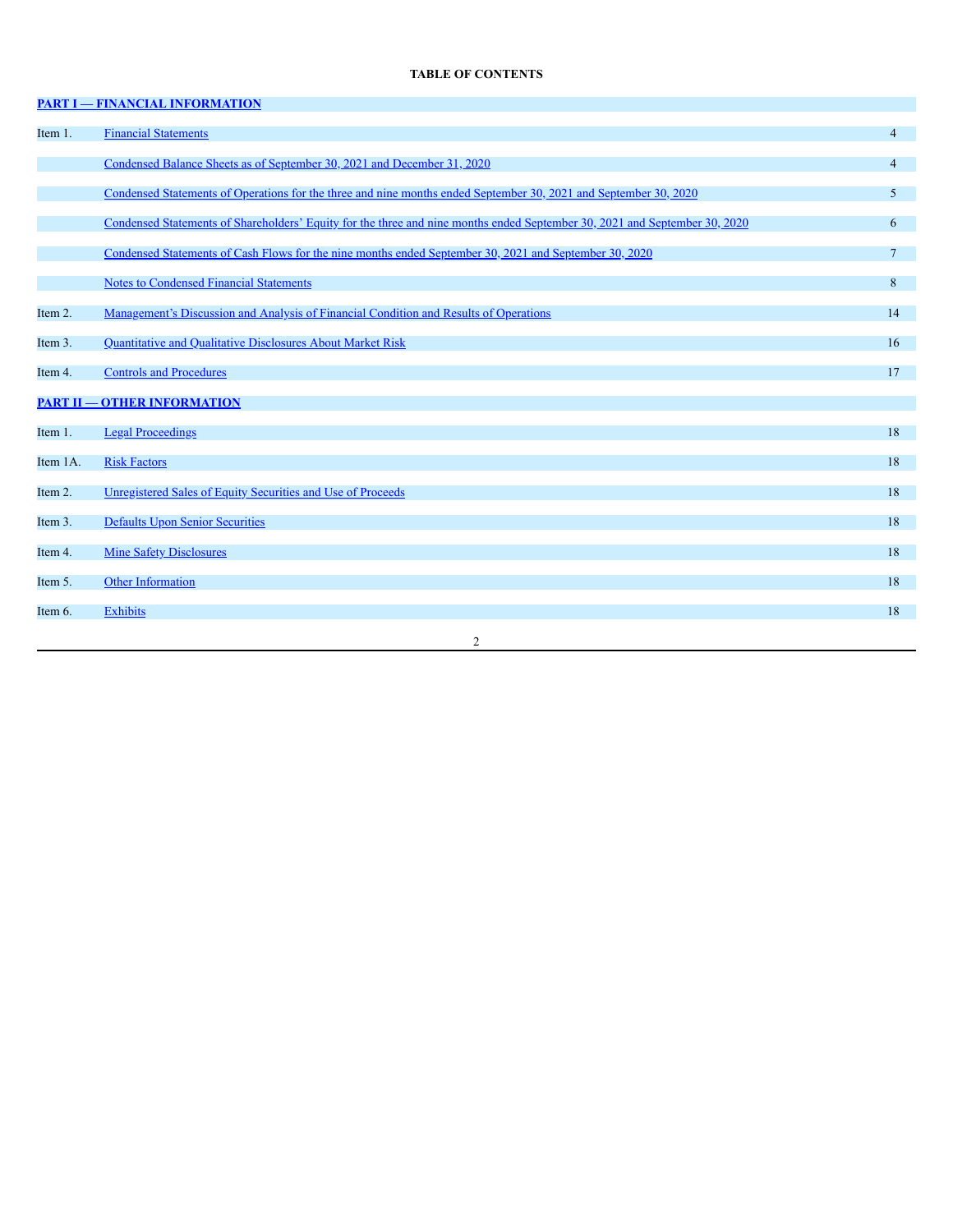#### **Cautionary Note Regarding Forward-Looking Information**

This Quarterly Report on Form 10-Q contains certain "forward-looking statements" within the meaning of Section 27A of the Securities Act of 1933, as amended (the "Securities Act"), and Section 21E of the Securities Exchange Act of 1934, as amended (the "Exchange Act"). These forward-looking statements represent our expectations, beliefs, intentions or strategies concerning future events, including, but not limited to, any statements regarding our assumptions about financial performance; the continuation of historical trends; the sufficiency of our cash balances for future liquidity and capital resource needs; the expected impact of changes in accounting policies on our results of operations, financial condition or cash flows; anticipated problems and our plans for future operations; and the economy in general or the future of the defense industry, all of which were subject to various risks and uncertainties.

When used in this Quarterly Report on Form 10- Q and other reports, statements, and information we have filed with the Securities and Exchange Commission "Commission" or "SEC"), in our press releases, in our periodic reports on Forms 10-K and 10-Q, in oral statements made by or with the approval of an executive officer, the words or phrases "believes," "may," "will," "expects," "should," "continue," "anticipates," "intends," "will likely result," "estimates," "projects" or similar expressions and variations thereof are intended to identify such forward-looking statements. However, any statements contained in this Quarterly Report on Form 10-Q that are not statements of historical fact may be deemed to be forward-looking statements. We caution that these statements by their nature involve risks and uncertainties, certain of which are beyond our control, and actual results may differ materially depending on a variety of important factors.

We do not assume the obligation to update any forward-looking statement. You should carefully evaluate such statements in light of factors described in this annual report. In this Quarterly Report on Form 10-Q, AgriFORCE Growing Systems Ltd. has identified important factors that could cause actual results to differ from expected or historic results. You should understand that it is not possible to predict or identify all such factors. Consequently, you should not consider any such list to be a complete list of all potential risks or uncertainties.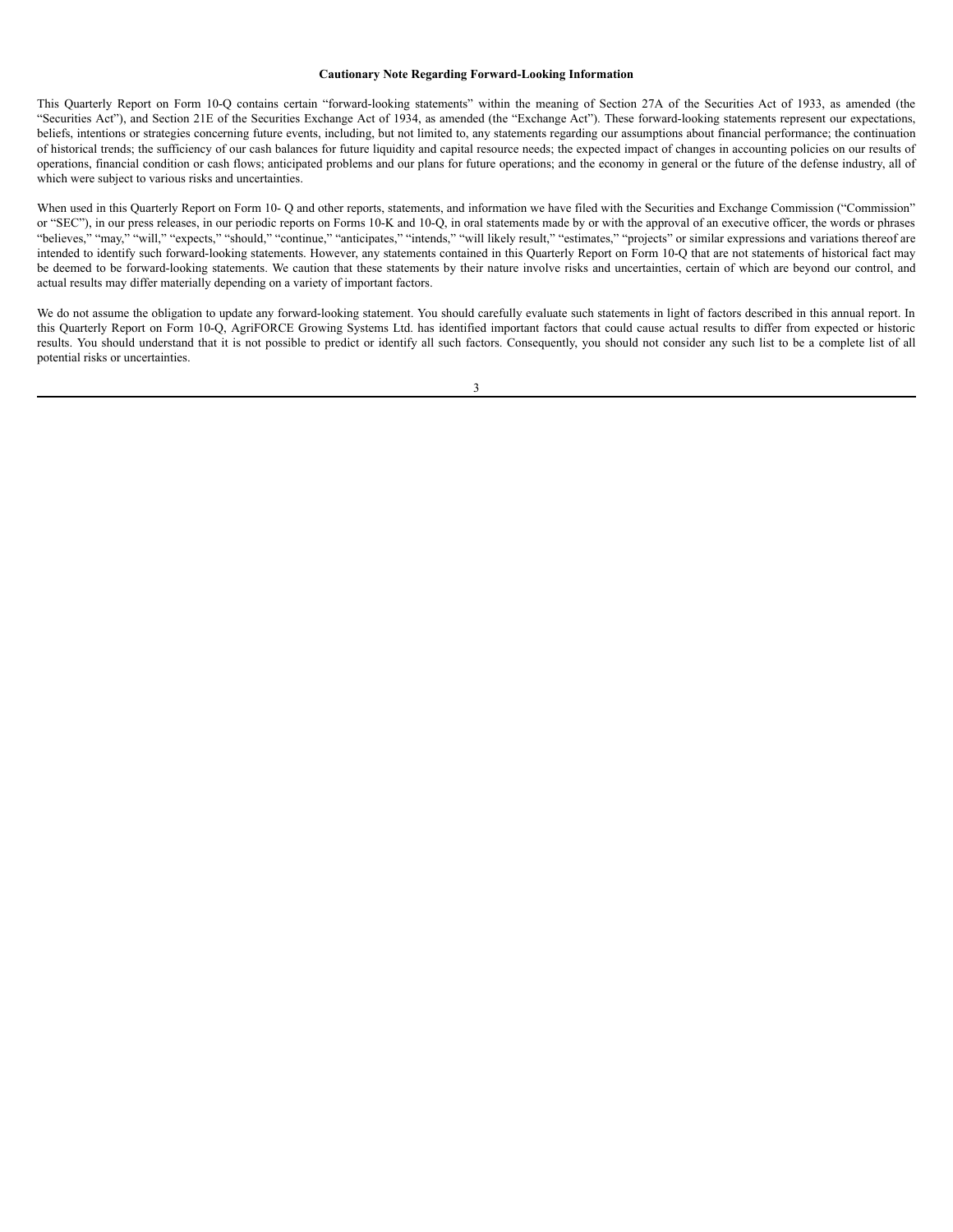# <span id="page-4-1"></span><span id="page-4-0"></span>**Item 1. Financial Statements**

# **AGRIFORCE GROWING SYSTEMS LTD.**

<span id="page-4-2"></span>CONDENSED CONSOLIDATED INTERIM BALANCE SHEETS (Unaudited)

(Expressed in US dollars)

|                                                                                                  | September 30, 2021 |                | December 31, 2020 |                |  |
|--------------------------------------------------------------------------------------------------|--------------------|----------------|-------------------|----------------|--|
| <b>ASSETS</b>                                                                                    |                    |                |                   |                |  |
|                                                                                                  |                    |                |                   |                |  |
| Current                                                                                          |                    |                |                   |                |  |
| Cash and cash equivalents                                                                        | \$                 | 9,834,516      | \$                | 653,410        |  |
| Other receivables                                                                                |                    | 31,547         |                   | 8,973          |  |
| Prepaid expenses and other current assets (Note 3)                                               |                    | 479,870        |                   | 213,038        |  |
| Total current assets                                                                             |                    | 10.345.933     |                   | 875,421        |  |
| Non-current                                                                                      |                    |                |                   |                |  |
| Property and equipment, net                                                                      |                    | 38,499         |                   | 28,443         |  |
| Intangible asset (Note 4)                                                                        |                    | 1,469,933      |                   |                |  |
| Deferred IPO costs                                                                               |                    |                |                   | 390,932        |  |
| Construction in progress                                                                         |                    | 2,069,630      |                   | 2,071,093      |  |
| Total assets                                                                                     | \$                 | 13,923,995     | \$                | 3,365,889      |  |
|                                                                                                  |                    |                |                   |                |  |
| <b>LIABILITIES AND EQUITY</b>                                                                    |                    |                |                   |                |  |
|                                                                                                  |                    |                |                   |                |  |
| Current                                                                                          |                    |                |                   |                |  |
| Accounts payable and accrued liabilities (Note 5)                                                | $\mathbf S$        | 1,080,469      | $\mathcal{S}$     | 1,930,988      |  |
| Contingent consideration payable                                                                 |                    | 750,000        |                   |                |  |
| Total current liabilities                                                                        |                    | 1,830,469      |                   | 1,930,988      |  |
|                                                                                                  |                    |                |                   |                |  |
| Non-current                                                                                      |                    |                |                   |                |  |
| Warrants liability (Note 8)                                                                      |                    | 1,842,895      |                   |                |  |
| Long term loan (Note 7)                                                                          |                    | 47,092         |                   | 31,417         |  |
| <b>Total liabilities</b>                                                                         |                    | 3,720,456      |                   | 1.962.405      |  |
| Commitments and contingencies (Note 10)                                                          |                    |                |                   |                |  |
| Shareholders' equity                                                                             |                    |                |                   |                |  |
| Preferred Shares, no par value per share - unlimited shares authorized; nil and 2,258,826 shares |                    |                |                   |                |  |
| issued and outstanding at September 30, 2021 and December 31, 2020, respectively*                |                    |                |                   | 6,717,873      |  |
| Common shares, no par value per share - unlimited shares authorized; 15,057,859 and 8,441,617    |                    |                |                   |                |  |
| shares issued and outstanding at September 30, 2021 and December 31, 2020, respectively*         |                    | 25,462,183     |                   | 5,696,050      |  |
| Additional paid-in-capital                                                                       |                    | 1,913,608      |                   | 1,297,566      |  |
| Obligation to issue shares                                                                       |                    | 102,345        |                   | 94,885         |  |
| Accumulated deficit                                                                              |                    | (17, 173, 083) |                   | (12, 521, 944) |  |
| Accumulated other comprehensive income                                                           |                    | (101, 514)     |                   | 119,054        |  |
| Total shareholders' equity                                                                       |                    | 10,203,539     |                   | 1,403,484      |  |
|                                                                                                  |                    |                |                   |                |  |
| Total liabilities and shareholders' equity                                                       | \$                 | 13,923,995     | S                 | 3,365,889      |  |

\* reflects the 1:4.75 reverse stock split effected on November 29, 2020.

The accompanying notes are an integral part of these Condensed Consolidated Interim Financial Statements.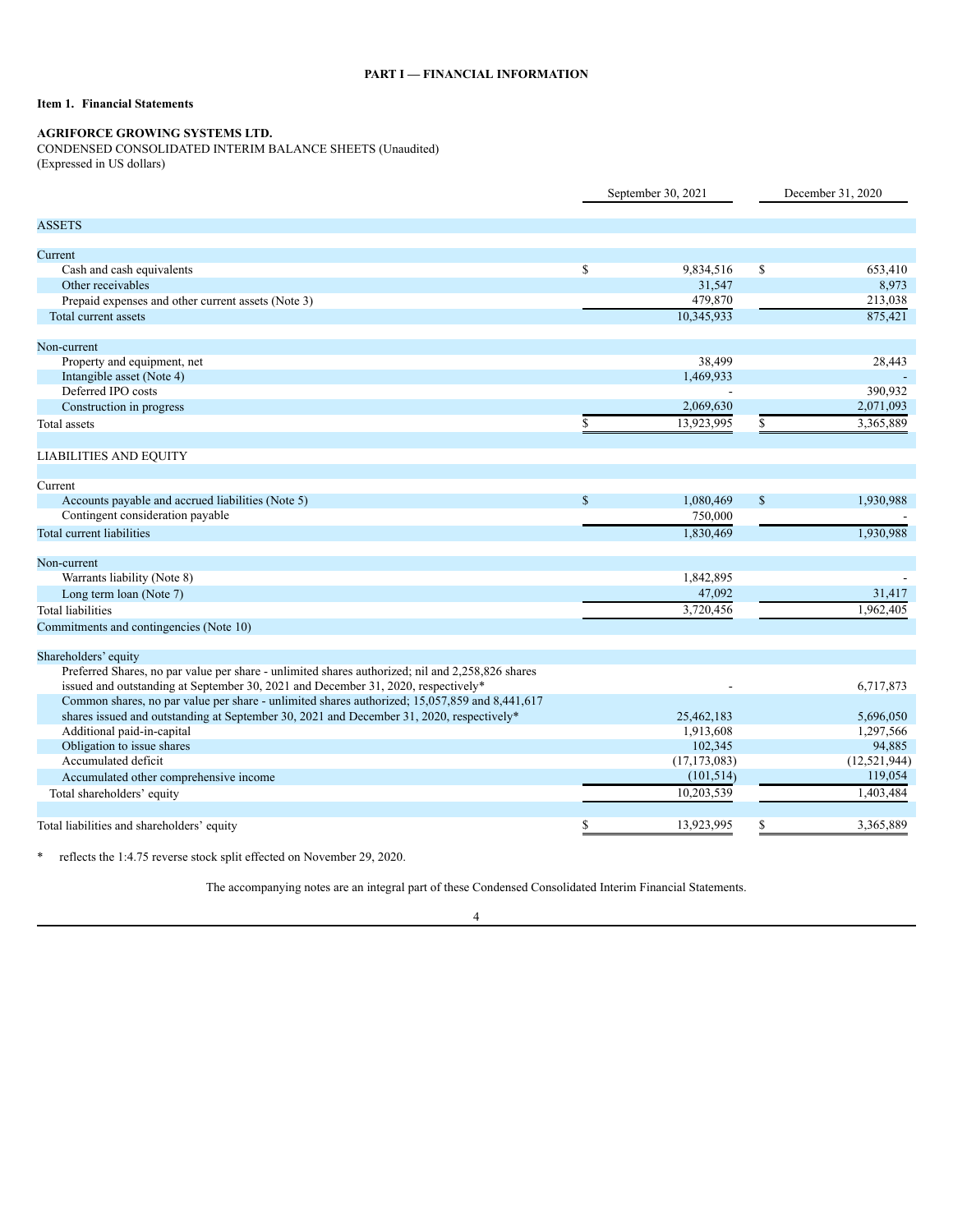# **AGRIFORCE GROWING SYSTEMS LTD.**

<span id="page-5-0"></span>CONDENSED CONSOLIDATED INTERIM STATEMENTS OF COMPREHENSIVE LOSS (Unaudited)

(Expressed in US dollars)

|                                                        | Three Months Ended September 30, |             |     |                | Nine Months Ended September 30, |                  |    |               |
|--------------------------------------------------------|----------------------------------|-------------|-----|----------------|---------------------------------|------------------|----|---------------|
|                                                        |                                  | 2021        |     | 2020           |                                 | 2021             |    | 2020          |
| <b>OPERATING EXPENSES</b>                              |                                  |             |     |                |                                 |                  |    |               |
| Consulting                                             | $\mathbb{S}$                     | 129,364     | \$  | 54,415         | $\mathbf S$                     | 620,960          | \$ | 362,760       |
| Depreciation                                           |                                  | 2,283       |     | 2,285          |                                 | 7,606            |    | 6,697         |
| Office and administrative                              |                                  | 327,257     |     | 80,506         |                                 | 439,532          |    | 147,295       |
| Investor and public relations                          |                                  | 390,579     |     | 55,975         |                                 | 555,665          |    | 152,488       |
| Professional fees                                      |                                  | 140,653     |     | 144,508        |                                 | 393,904          |    | 353,586       |
| Rent                                                   |                                  | 65,187      |     | 167            |                                 | 72,473           |    | 20,703        |
| Research and development                               |                                  | 116,857     |     | 921            |                                 | 178,117          |    | 114,352       |
| Share-based compensation                               |                                  | 415,597     |     | 217,291        |                                 | 571,398          |    | 463,882       |
| Shareholder and regulatory                             |                                  | 114,002     |     | 284,423        |                                 | 117,347          |    | 377,256       |
| Travel and entertainment                               |                                  | 28,545      |     | 46             |                                 | 39,851           |    | 5,723         |
| Wages and salaries                                     |                                  | 650,456     |     | 140,419        |                                 | 989,421          |    | 580,309       |
|                                                        |                                  | (2,380,780) |     | (980, 956)     |                                 | (3,986,274)      |    | (2,585,051)   |
| Operating loss                                         |                                  |             |     |                |                                 |                  |    |               |
| <b>OTHER EXPENSES</b>                                  |                                  |             |     |                |                                 |                  |    |               |
| Foreign exchange (gain) loss                           |                                  | (170, 140)  |     | (7,629)        |                                 | (170, 664)       |    | 2,011         |
| Accretion of interest on senior secured debentures     |                                  | 57,019      |     |                |                                 | 484,379          |    |               |
| Change in fair value of warrants                       |                                  | (818,960)   |     |                |                                 | (818,960)        |    |               |
| Issuance cost related to warrants                      |                                  | 375,123     |     |                |                                 | 375,123          |    |               |
| Loss on extension of debt term                         |                                  | (204)       |     |                |                                 | 59,055           |    |               |
|                                                        |                                  |             |     |                |                                 |                  |    |               |
| Loss before provision for income taxes                 |                                  | (1,823,618) |     | (973, 327)     |                                 | (3,915,207)      |    | (2,587,062)   |
| Provision for income taxes                             |                                  |             |     |                |                                 |                  |    |               |
|                                                        |                                  |             |     |                |                                 |                  |    |               |
| Net loss                                               | \$                               | (1,823,618) | \$  | (973, 327)     |                                 | (3,915,207)      | \$ | (2, 587, 062) |
|                                                        |                                  |             |     |                |                                 |                  |    |               |
| Dividend paid to preferred shareholders                | \$                               | 203,674     | \$  | $\blacksquare$ | <sup>\$</sup>                   | 735,932          | -S | 459,236       |
| Net loss attributable to common shareholders           | \$                               | (2,027,292) | -\$ | $(973,327)$ \$ |                                 | $(4,651,139)$ \$ |    | (3,046,298)   |
| Other comprehensive income (loss)                      |                                  |             |     |                |                                 |                  |    |               |
| Foreign currency translation                           | \$                               | (228, 317)  | \$  | 34,612         | <sup>\$</sup>                   | (220, 568)       | \$ | (113,982)     |
| Comprehensive loss attributable to common              |                                  |             |     |                |                                 |                  |    |               |
| shareholders                                           | \$                               | (2,255,609) | \$  | (938, 715)     | \$                              | (4,871,707)      | S  | (3,160,280)   |
| Basic and diluted net loss attributed to common share* | \$                               | (0.14)      | \$  | (0.12)         | \$                              | (0.46)           | \$ | (0.39)        |
|                                                        |                                  |             |     |                |                                 |                  |    |               |
| Weighted average number of common shares               |                                  |             |     |                |                                 |                  |    |               |
| outstanding – basic and diluted*                       |                                  | 14,378,354  |     | 7,936,767      |                                 | 10,144,800       |    | 7,821,064     |

\* reflects the 1:4.75 reverse stock split effected on November 29, 2020.

The accompanying notes are an integral part of these Condensed Consolidated Interim Financial Statements.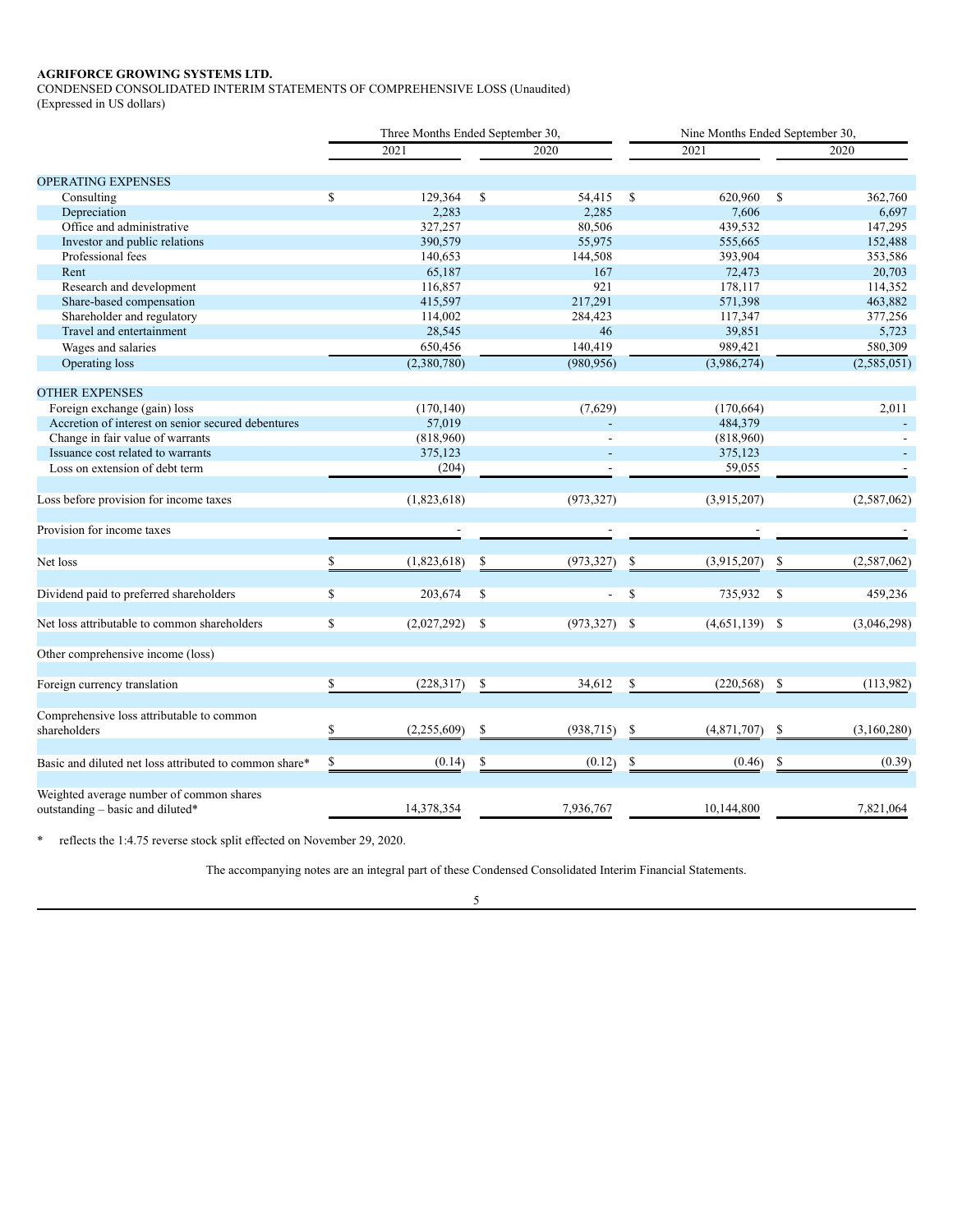# **AGRIFORCE GROWING SYSTEMS LTD.**

<span id="page-6-0"></span>CONDENSED CONSOLIDATED INTERIM STATEMENTS OF CHANGES IN SHAREHOLDERS' EQUITY (unaudited)

(Expressed in US dollars, except share numbers)

For the three and nine months ended September 30, 2021 and 2020

|                                                          | For the three months ended September 30 |                            |                               |                       |                                                  |                                            |                                            |                                                            |    |                                             |
|----------------------------------------------------------|-----------------------------------------|----------------------------|-------------------------------|-----------------------|--------------------------------------------------|--------------------------------------------|--------------------------------------------|------------------------------------------------------------|----|---------------------------------------------|
|                                                          | Common Shares <sup>7</sup>              |                            | Series A<br>Preferred Shares* |                       |                                                  |                                            |                                            |                                                            |    |                                             |
| Balance, July 1, 2021                                    | # of Shares<br>9,542,769                | Amount<br>7,022,883        | # of Shares<br>2,258,826      | Amount<br>\$6,717,873 | Additional<br>Paid-in-<br>capital<br>\$1,453,367 | Obligation<br>to Issue<br>Shares<br>94,885 | Accumulated<br>Deficit<br>\$(15, 145, 791) | Accumulated<br>Other<br>Comprehensive<br>Income<br>126,803 |    | Total<br>Shareholders'<br>Equity<br>270,020 |
| Shares issued for cash                                   | 3,127,998                               | 13,262,712                 |                               |                       |                                                  |                                            |                                            |                                                            |    | 13,262,712                                  |
|                                                          |                                         |                            |                               |                       |                                                  |                                            |                                            |                                                            |    |                                             |
| Shares issued for Conversion of Series A preferred Stock | 2,258,826                               | 6,717,873                  | (2,258,826)                   | (6717, 873)           |                                                  |                                            |                                            |                                                            |    |                                             |
| Shares issued on exercise of warrants                    | 39,800                                  | 238,800                    |                               |                       | 44,644                                           |                                            |                                            |                                                            | ٠  | 283,444                                     |
| Shares issues for consulting services                    | 15,000                                  | 69,300                     |                               |                       |                                                  | 7,460                                      |                                            |                                                            |    | 76,760                                      |
| Share issued for settlement of accrued director's fee    | 19,992                                  | 46,783                     |                               |                       |                                                  |                                            |                                            |                                                            |    | 46,783                                      |
| Shares issued for dividend on Preferred Shares           | 53,474                                  | 203,674                    |                               |                       |                                                  | ۰                                          | (203, 674)                                 |                                                            |    |                                             |
| Share issue costs                                        | ٠                                       | (2,099,842)                |                               | ۰                     |                                                  | ۰                                          |                                            |                                                            | ۰. | (2,099,842)                                 |
| Share based compensation                                 |                                         |                            |                               |                       | 415,597                                          |                                            |                                            |                                                            |    | 415,597                                     |
| Net loss                                                 |                                         |                            |                               |                       |                                                  |                                            | (1,823,618)                                |                                                            |    | (1,823,618)                                 |
| Foreign currency translation                             |                                         |                            |                               |                       |                                                  |                                            |                                            | (228, 317)                                                 |    | (228, 317)                                  |
| Balance, September 30, 2021                              | 15,057,859                              | \$25,462,183               |                               |                       | \$1,913,608                                      | 102,345                                    | \$(17,173,083)                             | (101, 514)                                                 |    | 10,203,539                                  |
| Balance, July 1, 2020                                    | 7,936,768                               | 4,509,558<br><sup>\$</sup> | 2,258,826                     | \$ 6,717,873          | 972,947                                          |                                            | (10, 425, 325)                             | 16,316<br>-S                                               |    | .791,369                                    |
| Shares issued for consulting services                    |                                         |                            |                               |                       |                                                  | 106,521                                    |                                            |                                                            |    | 106,521                                     |
| Share based compensation                                 |                                         |                            |                               |                       | 217,291                                          |                                            |                                            |                                                            |    | 217,291                                     |
| Net loss                                                 |                                         |                            |                               |                       |                                                  |                                            | (973, 327)                                 |                                                            |    | (973, 327)                                  |
| Foreign currency translation                             |                                         |                            |                               |                       |                                                  |                                            |                                            | 34,612                                                     |    | 34,612                                      |
| Balance, September 30, 2020                              | ,936,768                                | 4,509,558                  | 2,258,826                     | \$6,717,873           | \$1,190,238                                      | 106,521                                    | \$(11,398,652)                             | 50,928                                                     |    | 1,176,466                                   |

|                                                    | For the nine months ended September 30 |              |                               |             |                                   |                                  |                        |                                                 |                                  |
|----------------------------------------------------|----------------------------------------|--------------|-------------------------------|-------------|-----------------------------------|----------------------------------|------------------------|-------------------------------------------------|----------------------------------|
|                                                    | Common Shares*                         |              | Series A<br>Preferred Shares* |             |                                   |                                  |                        |                                                 |                                  |
|                                                    | # of Shares                            | Amount       | # of Shares                   | Amount      | Additional<br>Paid-in-<br>capital | Obligation<br>to Issue<br>Shares | Accumulated<br>Deficit | Accumulated<br>Other<br>Comprehensive<br>Income | Total<br>Shareholders'<br>Equity |
| Balance, January 1, 2021                           | 8,441,617                              | \$5,696,050  | 2,258,826                     | \$6,717,873 | \$1,297,566                       | \$94,885                         | \$(12, 521, 944)       | 119,054                                         | 1,403,484                        |
| Shares issued for cash                             | 3,127,998                              | 13,262,712   |                               |             |                                   |                                  |                        |                                                 | 13,262,712                       |
| Shares issued for Conversion of series A preferred |                                        |              |                               |             |                                   |                                  |                        |                                                 |                                  |
| stock                                              | 2,258,826                              | 6,717,873    | (2,258,826)                   | (6,717,873) |                                   |                                  |                        |                                                 |                                  |
| Shares issued on exercise of warrants              | 39,800                                 | 238,800      |                               |             | 44,644                            |                                  |                        |                                                 | 283,444                          |
| Shares issued on cashless exercise of options      | 820,029                                |              |                               |             |                                   |                                  |                        |                                                 |                                  |
| Shares issued for bonus                            | 98,356                                 | 514,066      |                               |             |                                   |                                  |                        |                                                 | 514,066                          |
| Shares issued for consulting services              | 62,237                                 | 349,809      |                               |             |                                   | 7,460                            |                        |                                                 | 357,269                          |
| Share issued for settlement of accrued director's  |                                        |              |                               |             |                                   |                                  |                        |                                                 |                                  |
| fee                                                | 19,992                                 | 46,783       |                               |             |                                   |                                  |                        |                                                 | 46,783                           |
| Shares issued for dividend on Preferred Shares     | 189,004                                | 735,932      |                               |             |                                   |                                  | (735, 932)             | ٠                                               |                                  |
| Share issue costs                                  |                                        | (2,099,842)  |                               |             |                                   |                                  |                        | ۰                                               | (2,099,842)                      |
| Share based compensation                           |                                        |              |                               |             | 571,398                           |                                  |                        |                                                 | 571,398                          |
| Net loss                                           |                                        |              |                               |             |                                   |                                  | (3,915,207)            |                                                 | (3,915,207)                      |
| Foreign currency translation                       |                                        |              |                               |             |                                   |                                  |                        | (220, 568)                                      | (220, 568)                       |
| Balance, September 30, 2021                        | 15,057,859                             | \$25,462,183 |                               |             | \$1,913,608                       | 102,345                          | \$(17, 173, 083)       | (101, 514)                                      | 10,203,539                       |
| Balance, January 1, 2020                           | 7,705,209                              | \$3,725,454  | 2,258,826                     | \$6,717,873 | 726,356                           | 12,463                           | (8,352,354)            | 164,910                                         | 2,994,702                        |
| Shares issued for consulting services              | 96,029                                 | 324,868      |                               |             |                                   | 94,058                           |                        |                                                 | 418,926                          |
| Shares issued for dividend on Preferred Shares     | 135,530                                | 459,236      |                               |             |                                   |                                  | (459, 236)             |                                                 |                                  |
| Share based compensation                           |                                        |              |                               |             | 463,882                           |                                  |                        |                                                 | 463,882                          |
| Net loss                                           |                                        |              |                               |             |                                   | ٠                                | (2,587,062)            |                                                 | (2,587,062)                      |
| Foreign currency translation                       |                                        |              |                               |             |                                   |                                  |                        | (113,982)                                       | (113,982)                        |
| Balance, September 30, 2020                        | 7,936,768                              | 4,509,558    | 2,258,826                     | 6,717,873   | \$1,190,238                       | 106,521                          | \$(11,398,652)         | 50,928                                          | 1,176,466                        |

\* reflects the 1:4.75 reverse stock split effected on November 29, 2020.

The accompanying notes are an integral part of these Condensed Consolidated Interim Financial Statements.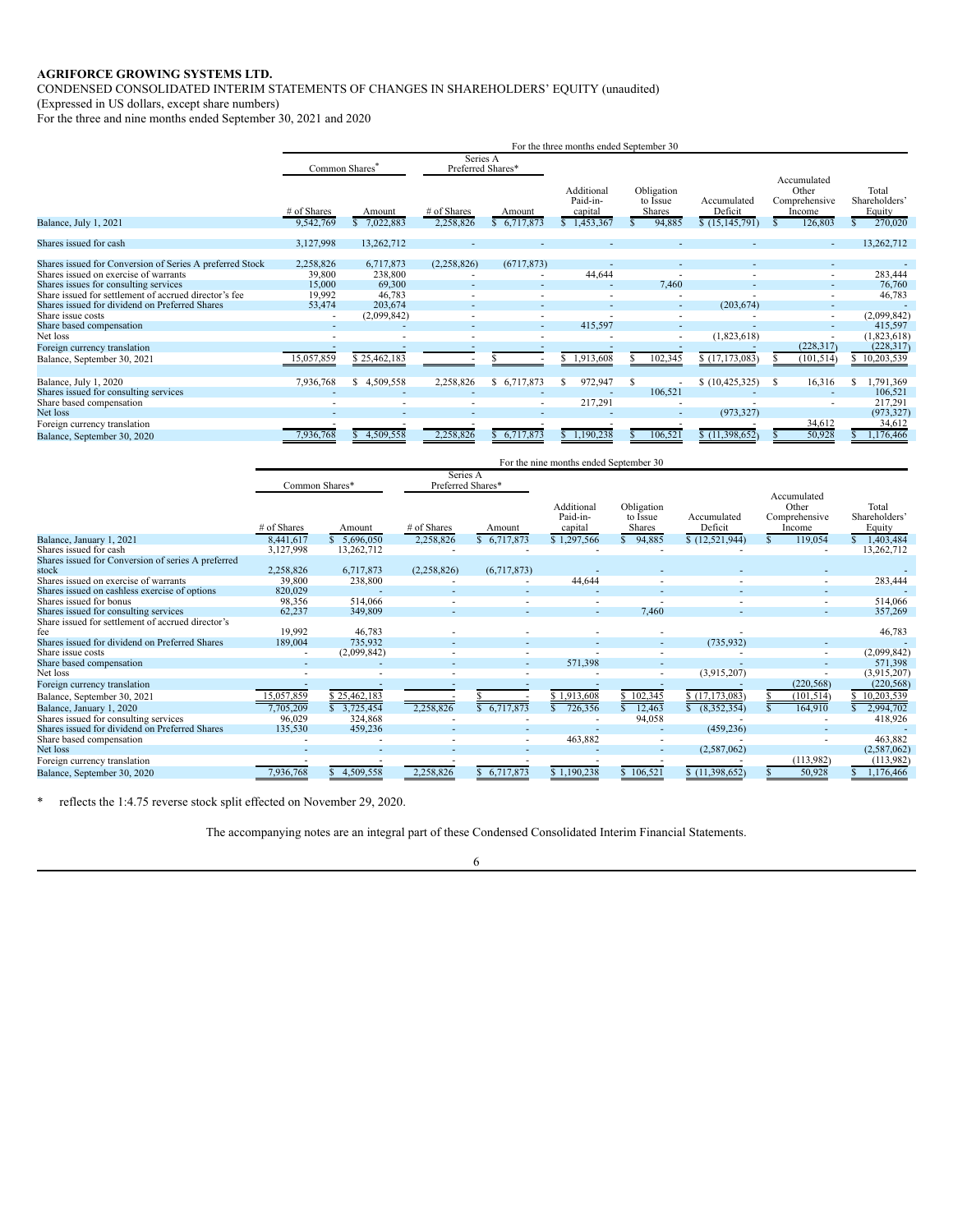# **AGRIFORCE GROWING SYSTEMS LTD.**

<span id="page-7-0"></span>CONDENSED CONSOLIDATED INTERIM STATEMENTS OF CASH FLOWS (Unaudited)

(Expressed in US Dollars)

|                                                                                | For the nine months ended September 30, |               |              |             |  |
|--------------------------------------------------------------------------------|-----------------------------------------|---------------|--------------|-------------|--|
|                                                                                |                                         | 2021          |              | 2020        |  |
| CASH FLOWS FROM OPERATING ACTIVITIES                                           |                                         |               |              |             |  |
| Net loss for the period                                                        | \$                                      | (3,915,207)   | \$           | (2,587,062) |  |
| Adjustments to reconcile net loss to net cash used in operating activities:    |                                         |               |              |             |  |
| Depreciation                                                                   |                                         | 7,606         |              | 6,697       |  |
| Share-based compensation                                                       |                                         | 571,398       |              | 463,882     |  |
| Shares issued for consulting services                                          |                                         | 298,214       |              | 418,926     |  |
| Loss on extension of debt term                                                 |                                         | 59,055        |              |             |  |
| Issuance cost related to warrants                                              |                                         | 375,123       |              |             |  |
| Change in fair value of warrants                                               |                                         | (818,960)     |              |             |  |
| Accretion of interest on senior secured debentures                             |                                         | 484,379       |              |             |  |
| Changes in operating assets and liabilities:                                   |                                         |               |              |             |  |
| Other receivables                                                              |                                         | (22, 574)     |              | 40,942      |  |
| Prepaid expenses and other current assets                                      |                                         | (266, 832)    |              | (59, 288)   |  |
| Accounts payable and accrued liabilities                                       |                                         | 210,330       |              | 82,129      |  |
| Net cash used in operating activities                                          |                                         | (3,017,468)   |              | (1,633,774) |  |
| <b>CASH FLOWS FROM INVESTING ACTIVITIES</b>                                    |                                         |               |              |             |  |
|                                                                                |                                         | (17,866)      |              | (851)       |  |
| Acquisition of equipment                                                       |                                         |               |              |             |  |
| Acquisition of intangibles                                                     |                                         | (225,000)     |              |             |  |
| Cash paid for construction in progress                                         |                                         | (744, 191)    |              |             |  |
| Net cash used in investing activities                                          |                                         | (987, 057)    |              | (851)       |  |
| <b>CASH FLOWS FROM FINANCING ACTIVITIES</b>                                    |                                         |               |              |             |  |
| Proceeds from Initial Public Offering                                          |                                         | 15,639,990    |              |             |  |
| IPO costs paid including underwriting discount                                 |                                         | (2, 279, 374) |              | (41,200)    |  |
| Proceeds from exercise warrants                                                |                                         | 238,800       |              |             |  |
| Proceeds from long-term loan                                                   |                                         | 15,932        |              | 29,987      |  |
| Proceeds from issuance of senior secured debentures                            |                                         | 600,000       |              |             |  |
| Financing costs of senior secured debentures                                   |                                         | (69,000)      |              |             |  |
| Repayment of Senior Secured Debentures                                         |                                         | (750,000)     |              |             |  |
| Net cash provided by financing activities                                      |                                         | 13,396,348    |              | (11,213)    |  |
|                                                                                |                                         |               |              |             |  |
| Effect of exchange rate changes on cash and cash equivalent                    |                                         | (210,717)     |              | (59, 533)   |  |
| Change in cash                                                                 |                                         | 9,181,106     |              | (1,705,371) |  |
| Cash, beginning of period                                                      |                                         | 653,410       |              | 2,158,891   |  |
| Cash, end of period                                                            | $\mathbb{S}$                            | 9,834,516     | $\mathbb{S}$ | 453,520     |  |
| Supplemental cash flow information:                                            |                                         |               |              |             |  |
| Cash paid during the period for interest                                       | \$                                      |               | \$           |             |  |
| Cash paid during the period for income taxes                                   | $\mathbf S$                             |               | $\mathbf S$  |             |  |
|                                                                                |                                         |               |              |             |  |
| Supplemental disclosure of non-cash investing and financing transactions       |                                         |               |              |             |  |
| Fair Value of warrants liability                                               | \$                                      | 374,028       | \$           |             |  |
| Preferred stock dividend paid in common shares                                 | $\mathbb{S}$                            | 735.932       | $\mathbb{S}$ | 459,236     |  |
| Unpaid amount related to construction in progress included in accounts payable | $\mathbf S$                             |               | \$           | 744,191     |  |
| Conversion of Series A preferred stock to common shares                        | $\mathbb S$                             | 6,717,873     |              |             |  |
| Unpaid IPO costs                                                               | \$                                      |               | \$           | 84,569      |  |
| Unpaid amount related to intangible assets included in accrued expenses        | $\mathbb{S}$                            | 500,000       | $\mathbb{S}$ |             |  |

The accompanying notes are an integral part of these Condensed Consolidated Interim Financial Statements.

7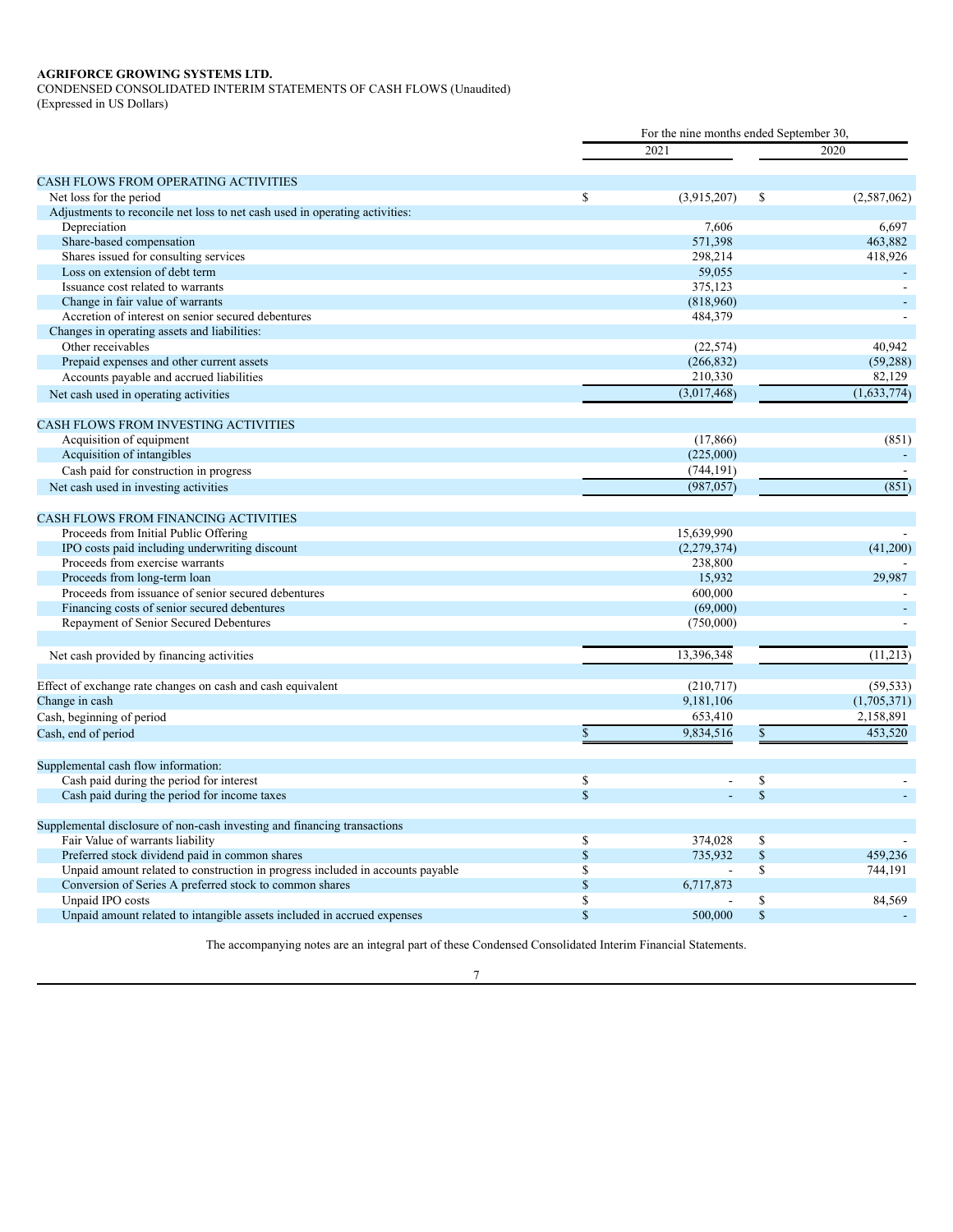# <span id="page-8-0"></span>**1. NATURE OF OPERATIONS AND BASIS OF PREPARATION**

#### *Business Overview*

AgriFORCE Growing Systems Ltd. (the "Company") is an innovative agriculture-focused technology company that delivers reliable, financially robust solutions for high value crops through our proprietary facility design and automation Intellectual Property to businesses and enterprises globally. The Company intends to operate in the plant based pharmaceutical, nutraceutical, and other high value crop markets using its unique proprietary facility design and hydroponics based automated growing system that enable cultivators to effectively grow crops in a controlled environment. The Company calls its facility design and automated growing system the "AgriFORCE grow house." The Company has designed its AgriFORCE grow house to produce in virtually any environmental condition and to optimize crop yields to as near their full genetic potential possible whilst substantially eliminating the need for the use of pesticides and/or irradiation

#### *Basis of Presentation*

The accompanying Condensed Consolidated Interim Financial Statements (the "interim financial statements") and related financial information of AgriFORCE Growing Systems Ltd. (the "Company") should be read in conjunction with the audited financial statements and the related notes thereto for the years ended December 31, 2020 and 2019 included in the Company's Registration Statement on Form S-1/A (File No. 333-251380), which was filed with the Securities Exchange Commission ("SEC") on June 30, 2021. These unaudited interim financial statements have been prepared in accordance with the rules and regulations of the United States Securities and SEC for interim financial information. Accordingly, they do not include all of the information and footnotes required by the accounting principles generally accepted in the United States of America ("U.S. GAAP") for complete financial statements.

The accompanying interim financial statements as of September 30, 2021 and for the three and nine months ended September 30, 2021 and 2020, and the related interim information contained within the notes to the interim financial statements, are unaudited. The interim financial statements have been prepared in accordance with U.S. GAAP and on the same basis as the audited financial statements. In the opinion of management, the accompanying interim condensed financial statements contain all adjustments which are necessary to state fairly the Company's financial position as of September 30, 2021, and the results of its operations and cash flows for the nine months ended September 30, 2021 and 2020. Such adjustments are of a normal and recurring nature. The results for the nine months ended September 30, 2021 are not necessarily indicative of the results to be expected for the full fiscal year ending December 31, 2021, or for any future period.

#### *Liquidity and Management's Plan*

In accordance with Accounting Standards Update No. 2014-15, *Presentation of Financial Statements – Going Concern (Subtopic 205-40)*, the Company's management evaluates whether there are conditions or events, considered in the aggregate, that raise substantial doubt about the Company's ability to continue as a going concern within one year after the date that the financial statements are issued.

As of September 30, 2021, the Company had cash and cash equivalent of \$9,834,516. During the three and nine months ended September 30, 2021, the Company incurred a net loss of \$1,823,618 and \$3,915,207, respectively, and used \$3,017,468 of cash in operating activities during the nine months ended September 30, 2021. At September 30, 2021, the Company had an accumulated deficit of \$17,173,083 and currently does not expect to experience positive cash flows from operating activities in the near future as it continues expanding the organization to support planned growth while also continuing to invest in research and development and other commercialization efforts of its technology that is currently in development. We also expect to incur significant additional expenditures as a public company.

Although it is difficult to predict the Company's liquidity requirements, as of September 30, 2021, and based upon the Company's current operating plan and the net proceeds received from its July 2021 initial public offering ("IPO") (see Note 9), the Company believes that it will have sufficient cash to meet its projected operating requirements for at least the next 12 months following the issuance of the interim financial statements based on the balance of cash.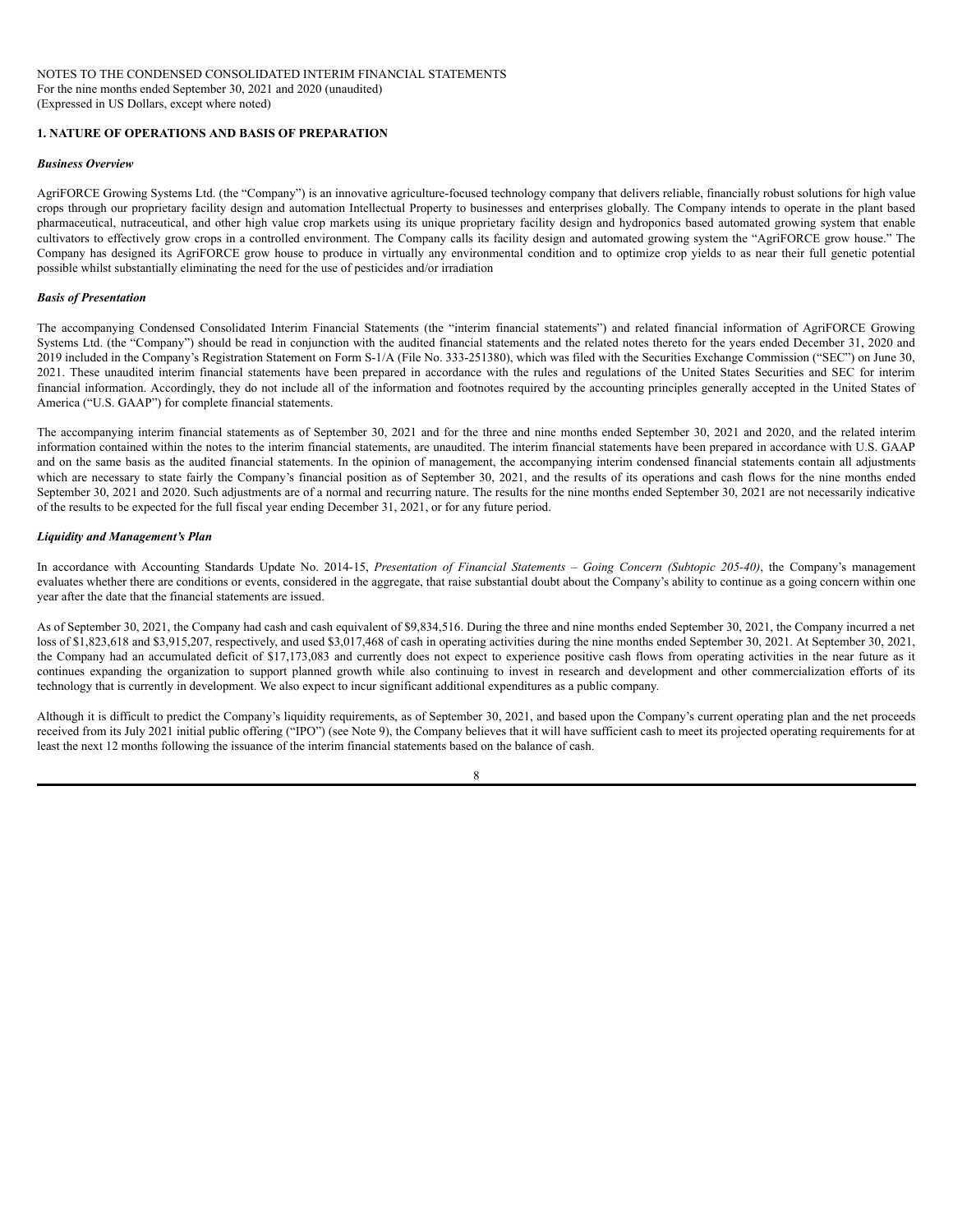#### **2. SIGNIFICANT ACCOUNTING POLICIES**

#### *Recent Accounting Pronouncements*

Effective January 1, 2021, the Company adopted ASU 2019-12, "Income Taxes (Topic 740): Simplifying the Accounting for Income Taxes." ASU 2019-12 simplifies the accounting for income taxes by removing exceptions within the general principles of Topic 740 regarding the calculation of deferred tax liabilities, the incremental approach for intra-period tax allocation, and calculating income taxes in an interim period. In addition, the ASU adds clarifications to the accounting for franchise tax (or similar tax). which is partially based on income, evaluating tax basis of goodwill recognized from a business combination, and reflecting the effect of any enacted changes in tax laws or rates in the annual effective tax rate computation in the interim period that includes the enactment date. The adoption of this new guidance did not have a material impact to these interim financial statements.

In August 2020, the FASB issued ASU 2020-06 "Debt – Debt with Conversion and Other Options (Subtopic 470-20) and Derivatives and Hedging – Contracts in Entity's Own Equity" ("ASU 2020-06"). The intention of ASU 2020-06 is to address the complexities in accounting for certain financial instruments with a debt and equity component. Under ASU 2020-06, the number of accounting models for convertible notes will be reduced and entities that issue convertible debt will be required to use the if-converted method for the computation of diluted "Earnings per share" under ASC 260. ASC 2020-06 is effective for fiscal years beginning after December 15, 2021 and may be adopted through either a modified retrospective method of transition or a fully retrospective method of transition. The Company is currently assessing the impact this guidance will have on our condensed consolidated financial statements.

In May 2021, the FASB issued ASU 2021-04 - Earnings Per Share (Topic 260), Debt - Modifications and Extinguishments (Subtopic 470-50), Compensation - Stock Compensation (Topic 718), and Derivatives and Hedging - Contracts in Entity's Own Equity (Subtopic 815-40): Issuer's Accounting for Certain Modifications or Exchanges of Freestanding Equity-Classified Written Call Options (a consensus of the FASB Emerging Issues Task Force). ASU 2021-04 clarifies and reduces diversity in an issuer's accounting for modifications or exchanges of freestanding equity-classified written call options that remain equity classified after modification or exchange. Modifications and exchanges should be treated as an exchange of the original instrument for a new instrument. The amendment requires entities to measure the effect as the difference between the fair value of the modified or exchanged written call option and the fair value of that written call option immediately before it is modified or exchanged if the modification or the exchange that is a part of or directly related to a modification or an exchange of an existing debt instrument or line-of-credit or revolving-debt arrangements.

For all other modifications or exchanges, the effect should be measured as the excess, if any, of the fair value of the modified or exchanged written call option over the fair value of that written call option immediately before it is modified or exchanged for all other modifications or exchanges. The amendments require entities to recognize the effect on the basis of the substance of the transaction, in the same manner as if cash had been paid as consideration. The amendments also require entities to recognize the effect in accordance with the guidance in Topic 718, Compensation - Stock Compensation. ASU No. 2021-04 is effective for fiscal years beginning after December 15, 2021, including interim periods within those fiscal years. ASU 2021-04 will be adopted on January 1, 2022. The Company is currently assessing the impact this guidance will have on our condensed consolidated financial statements.

Other accounting standards that have been issued or proposed by FASB that do not require adoption until a future date are not expected to have a material impact on the consolidated financial statements upon adoption. The Company does not discuss recent pronouncements that are not anticipated to have an impact on or are unrelated to its financial condition, results of operations, cash flows or disclosures.

#### *Loss per Common Share*

The Company presents basic and diluted loss per share data for its common shares. Basic loss per common share is calculated by dividing the profit or loss attributable to common shareholders of the Company by the weighted average number of common shares outstanding during the year. Diluted loss per common share is calculated by adjusting the weighted average number of common shares outstanding to assume conversion of all potentially dilutive share equivalents, such as stock options and warrants and assumes the receipt of proceeds upon exercise of the dilutive securities to determine the number of shares assumed to be purchased at the average market price during the year. Diluted net loss attributable to common shareholders per share does not differ from basic net loss attributable to common shareholders per share for the three and nine months ended September 30, 2021 and September 30, 2020, since the effect of the Company's stock options and warrants are anti-dilutive.

#### *Fair Value of Financial Instruments*

The fair value of the Company's accounts receivable, accounts payable and other current liabilities approximate their carrying amounts due to the relative short maturities of these items.

As part of the issuance of debentures on March 24, 2021, the Company issued warrants having strike price denominated in U.S. Dollars. This creates an obligation to issue shares for a price that is not denominated in the Company's functional currency and renders the warrants not indexed to the Company's stock, and therefore, must be classified as a derivative liability and measured at fair value. On the same basis, the Series A Warrants and the representative warrants issued as part of the IPO are also classified as a derivative liability and measured at fair value.

The fair value of the Company's warrants is determined in accordance with FASB ASC 820, "Fair Value Measurement," which establishes a fair value hierarchy that prioritizes the assumptions (inputs) to valuation techniques used to price assets or liabilities that are measured at fair value. The hierarchy, as defined below, gives the highest priority to unadjusted quoted prices in active markets for identical assets or liabilities and the lowest priority to unobservable inputs. The guidance for fair value measurements requires that assets and liabilities measured at fair value be classified and disclosed in one of the following categories:

- Level 1: Defined as observable inputs, such as quoted (unadjusted) prices in active markets for identical assets or liabilities.
- Level 2: Defined as observable inputs other than quoted prices included in Level 1. This includes quoted prices for similar assets or liabilities in active markets, quoted prices for identical or similar assets and liabilities in markets that are not active, or other inputs that are observable or can be corroborated by observable market data for substantially the full term of the assets or liabilities.
- Level 3: Defined as unobservable inputs to the valuation methodology that are supported by little or no market activity and that are significant to the measurement of the fair value of the assets or liabilities. Level 3 assets and liabilities include those whose fair value measurements are determined using pricing models, discounted cash flow methodologies or similar valuation techniques, as well as significant management judgment or estimation.

As of September 30, 2021, the Company's warrant liability related to IPO warrants and representative's warrant amounting to \$1,771,481 (December 31, 2020 - \$nil) is reported at fair value and categorized as Level 1 inputs, whereas fair value of warrant liability related to Bridge warrants amounting to \$71,414 (December 31, 2020 - \$nil) is categorized as level 3 inputs. (see Note 6 and Note 8).

#### *Reclassifications*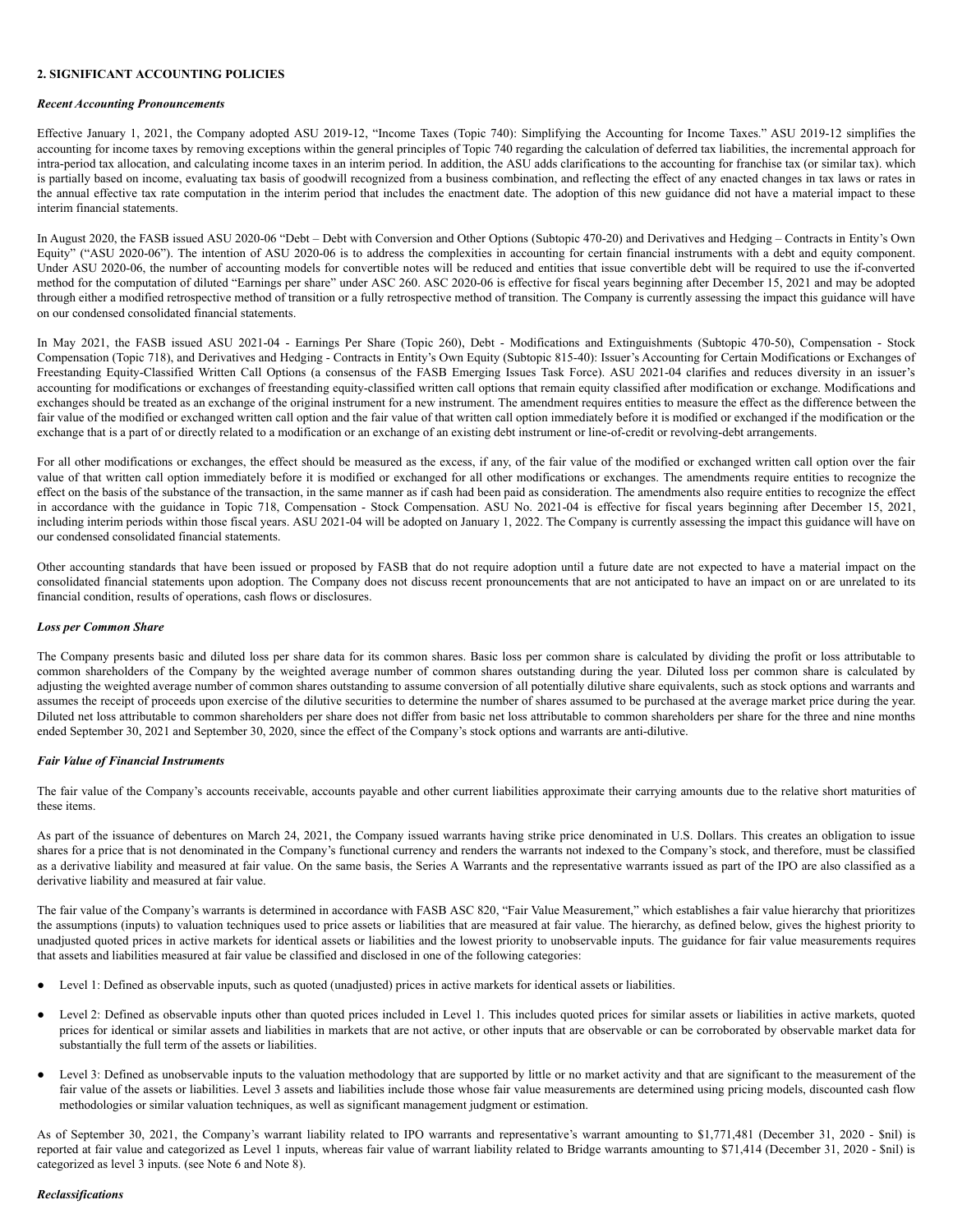The Company has reclassified certain amounts in the 2020 consolidated financial statements to comply with the 2021 presentation.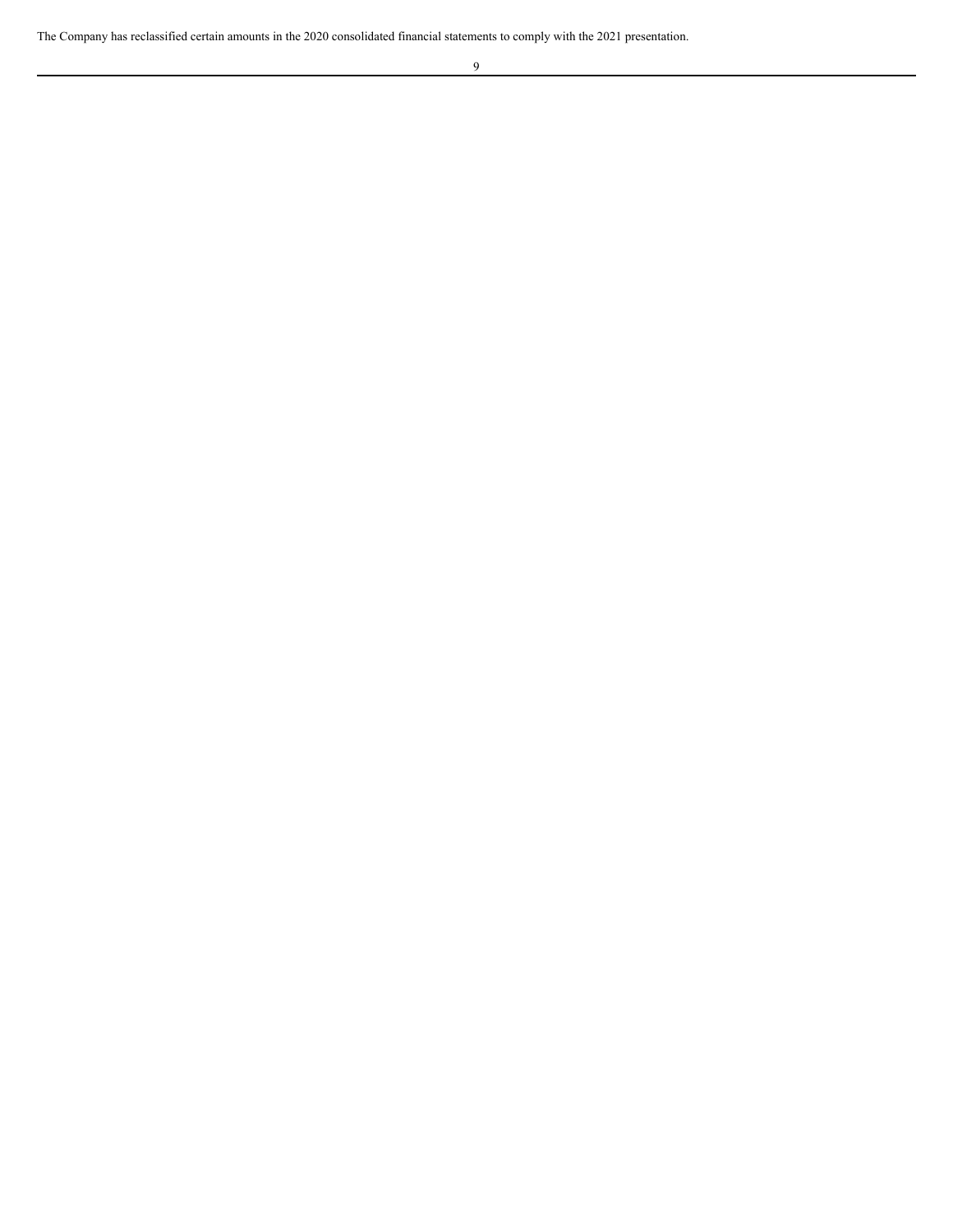#### **3. PREPAID EXPENSES AND OTHER CURRENT ASSETS**

|                               | September 30, 2021 | December 31, 2020 |  |  |
|-------------------------------|--------------------|-------------------|--|--|
| Deposits                      | 170,000            | 170,000           |  |  |
| Legal retainer                | 70.295             | 43,038            |  |  |
| Prepaid insurance             | 139,473            |                   |  |  |
| Others – office lease deposit | 100.102            | $\sim$            |  |  |
|                               | 479,870            | 213,038           |  |  |

During the year ended December 31, 2020, the Company entered into a land purchase agreement in relation to construction of a facility in Coachella, California. A deposit of \$170,000 has been paid and the balance of the purchase price is subject to financing. On April 6, 2021, the scheduled close of escrow was extended to April 30, 2021 and the purchase price was increased to \$4.4 million. The Company is currently renegotiating the final terms of the debt financing related to the purchase of land before completing the purchase.

# **4. INTANGIBLE ASSET**

Intangible asset represents Intellectual Property ("IP") acquired under an Asset purchase agreement from Manna Nutritional Group, LLC ("MNG") on September 10, 2021. The IP encompasses patent-pending technologies to naturally process and convert grain, pulses and root vegetables, resulting in low-starch, low-sugar, high-protein, fiber-rich baking flour products, as well as a wide range of breakfast cereals, juices, natural sweeteners and baking enhancers. The terms of the agreement are as below:

The aggregate purchase price for the Purchased Assets (the "Purchase Price") is up to \$14,475,000, and shall consist of the following, subject to the terms and conditions of this Agreement, as follows:

- (i) The number of shares of Company's common stock (rounded up to the nearest whole number), restricted as to resale under Section 4(a)(2) of the Securities Act, equal to the quotient of (i) \$5,000,000 divided by (ii) a per share price equal to the average of the volume weighted average price ("VWAP") of the Company's common shares for the ten trading days immediately preceding the Due Diligence Deadline (as defined below) (the "Closing Shares"). The Closing Shares, to be due on the Closing Date, which Closing Shares are restricted as to resale and issued under a private placement exempt from registration under Section 4(a) (2) of the Securities Act, are subject to release of restriction and lockup on a quarterly basis over ten quarters commencing on the Closing Date in equal amounts of shares over ten consecutive calendar quarters. The Closing Shares are due and will be issued to MNG upon the date that is 180 days from the Effective Date (September 10, 2021) (the "Due Diligence Deadline"), with such due diligence being comprised of (the following three bullet points are the key performance indicators "KPIs"):
	- Receipt and Tasting of Flours and Sweeteners by the Company;
	- Independent Lab Testing of Flours and Sweeteners by the Company to confirm fiber, protein, and starch content of such products meets the specifications provided by MNG; and
	- Completion by the Company of Third-Party Engineering Process Analysis, included in the scope of work outlined by Covert Engineers, dated August 11, 2021, for conceptual and preliminary plant design for a Pilot Manufacturing Facility.
- (ii) \$1,475,000 in cash, minus any amounts paid to MNG under (iii), payable to MNG at Closing;
- (iii) \$725,000 in cash payable follows: (a) \$225,000 payable on the Effective Date; and (b) \$500,000 payable within 120 days after the Effective Date, to reimburse MNG for, without limitation, satisfaction of all the secured debt as listed in Section 2.04 of the Disclosure Schedules to the Agreement (the "Secured Debt").
- (iv) The number of shares of Company's common stock (rounded up to the nearest whole number) to be issued in two tranches that equals (i) \$8,000,000 divided by (ii) a per share price equal to the VWAP of the Company's common shares for the ten trading days immediately before the issuance date of those shares ("Post Closing Shares"). \$5,000,000 of the Post-Closing Shares will be issued on June 30, 2022, to be held in Escrow. \$3,000,000 of the Post-Closing Shares will be issued to MNG on December 31, 2022, to be held in Escrow. All distributions and dividends attributable to the Post-Closing Shares (collectively, "Dividends") will accrue for the benefit of MNG and will be held in Escrow pending release of the Post-Closing Shares, in which case all Dividends will be released to MNG at the same time as the Post-Closing Shares are so released. Until Post-Closing Shares are released from Escrow, all voting rights thereto shall be exercised as directed by the Company's Board of Directors. If a Patent is issued within 24 months of the Closing Date, and such Patent is transferred to the Company free and clear of all encumbrances, then the Post-Closing Shares shall be released from Escrow in four equal amounts commencing on the date of issuance of the Patent and then for the three subsequent three-month anniversaries thereof.

In the event that after 24 months from the closing date, a Patent does not issue from the IP, Buyer's obligation to issue the Post-Closing Shares and Dividends to MNG will be deemed null and void ab initio and will no longer be due and owing to MNG, and the Post-Closing Shares shall be released from escrow and returned to the Company, and the Purchase Price shall be adjusted downward dollar for dollar.

Based on the terms above and in conformity with US GAAP, the Company accounted for purchase as an asset acquisition and has deemed the asset purchased as an in-process research and development. The Company has further deemed the asset to be of indefinite life until the completion of the associated research and development ("R&D") activities. Once completed and commercialized, the asset will be amortized over its useful life. The recognition of the IP asset is based on the payments made to date of \$225,000 and contingent consideration that is probable and reasonably estimable as of the reporting date. Subsequent changes in contingent consideration are recorded against cost. As of September 30, 2021, the company has recorded \$500,000 under accrued expenses, related to reimbursement for satisfaction of secured debt of seller. Further, the company has recorded \$750,000 as contingent consideration, which is considered probable and due on closing. The remaining amounts payable as described above were not deemed to be probable at September 30, 2021, and accordingly have not been accrued for.

# **5. ACCOUNTS PAYABLE AND ACCRUED LIABILITIES**

|                                          | September 30, 2021 | December 31, 2020 |
|------------------------------------------|--------------------|-------------------|
| Accounts payable                         | 197,187            | 991,565           |
| Accrued expenses                         | 813,861            | 905,629           |
| Others                                   | 69.421             | 33,794            |
| Accounts Payable and Accrued Liabilities | .080.469           | 1.930.988         |

Accounts payable includes \$nil (December 31, 2020 - \$744,191) payable to an outside contractor in relation to facility construction. Accrued expenses include bonus payable of \$nil (December 31, 2020 - \$487,983), settlement of secured debt related to IP asset of \$500,000 (December 31, 2020 - \$nil) and Directors' fees payable of \$29,817 (December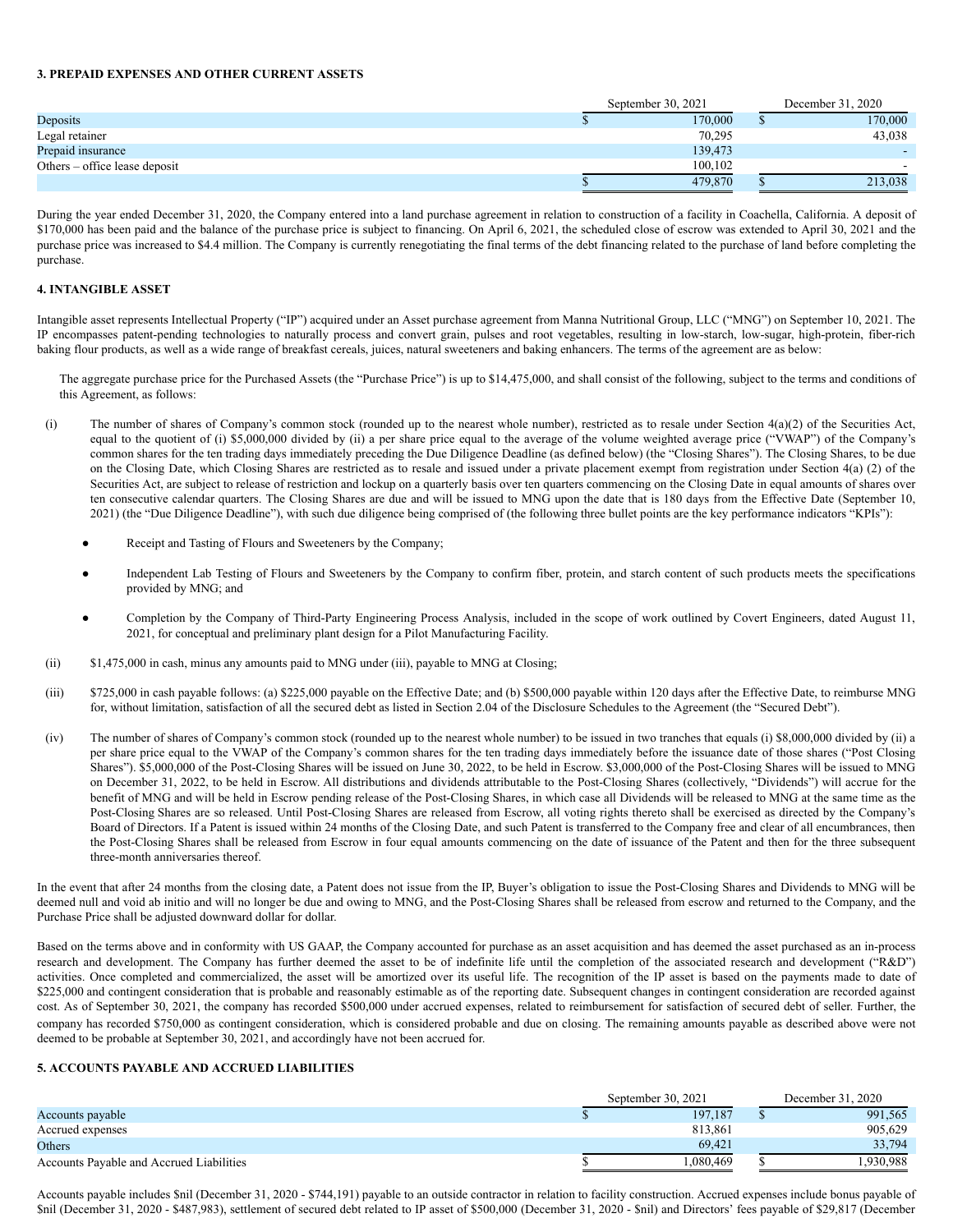31, 2020 - \$128,448). Accounts payable and accrued liabilities include a total unpaid IPO cost of \$nil (December 31, 2020 - \$297,437).

## **6. SENIOR SECURED DEBENTURES**

On March 24, 2021, the Company entered into a securities purchase agreement with certain accredited investors for the purchase of \$750,000 in principal amount (\$600,000 subscription amount) of senior secured debentures originally due June 24, 2021 (the "Bridge Loan"). The imputed interest rate is encompassed within the original issue discount of the debentures and no additional cash interest shall be due. The debentures were issued pursuant to Section 4(a)(2) of the Securities Act of 1933, as amended, to certain purchasers who are accredited investors within the meaning of Rule 501 under the Securities Act of 1933, as amended. Transaction costs of \$69,000 have been recorded in connection with the Bridge Loan.

On June 24, 2021, the due date was extended, for which the Company paid an extension fee of 10,000 common shares with a fair value of \$60,000. The senior secured debentures were repaid in full on July 13, 2021.

As part of the bridge loan, the debenture holder was issued warrants (the "Bridge Warrants") to purchase 93,938 common shares with a strike price of \$3.99 per share. The term of the warrants is three years. In accordance with U.S. GAAP, the fair value of the warrants was recorded as a liability in the accompanying balance sheet at September 30, 2021 using Black-Scholes option-pricing model. The Company remeasures the fair value of the warrants liability at each reporting date until the warrants are exercised or have expired. Changes in the fair value of the warrants liability is reported in the statements of comprehensive income / (loss) as income or expense. The fair value of the warrants liability is subject to significant fluctuation based on changes in the inputs to the Black-Scholes option-pricing model, including our common stock price, expected volatility, expected term, the risk-free interest rate and dividend yield. The market price for our common stock may be volatile. Consequently, future fluctuations in the price of our common stock may cause significant increases or decreases in the fair value of the warrants.

The changes in the fair value of the Bridge Warrants amounting to \$199,255 is charged to the statement of comprehensive income / (loss). The fair value of the warrants estimated at \$71,414 determined using the Black-Scholes option pricing model was based on the following assumptions; stock price \$2.23, dividend yield – nil, expected volatility 75%, risk free rate of return 0.67%, expected term of 3 years.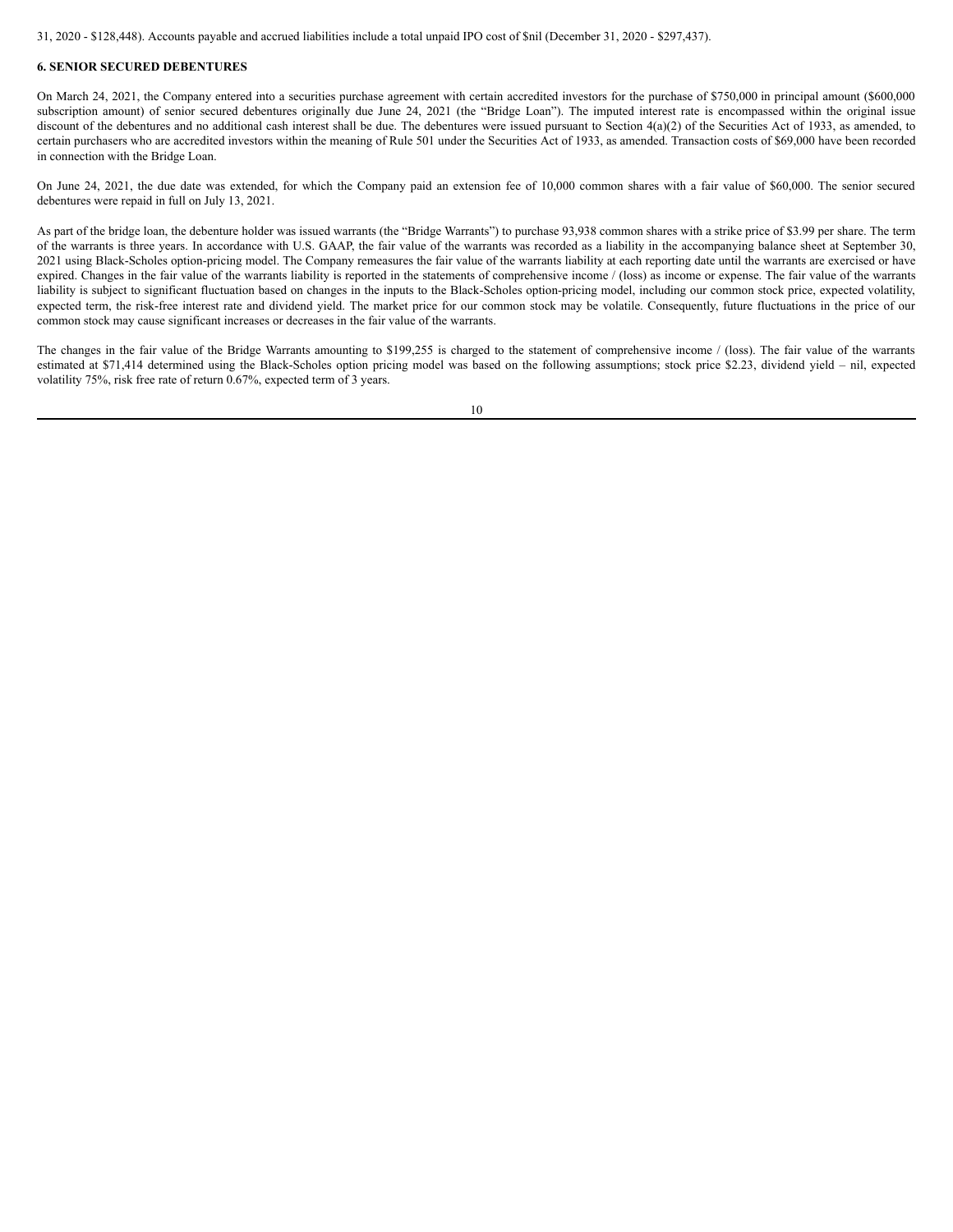#### **7. LONG TERM LOAN**

During the year ended December 31, 2020, the Company entered into a loan agreement with Alterna Bank for a principal amount of \$31,417 (CAD\$ 40,000) under Canada Emergency Business Account Program (the "Program").

The Program, as set out by the Government of Canada, requires that the funds from this loan shall only be used by the Company to pay non-deferrable operating expenses including, without limitation, payroll, rent, utilities, insurance, property tax and regularly scheduled debt service, and may not be used to fund any payments or expenses such as prepayment/refinancing of existing indebtedness, payments of dividends, distributions and increases in management compensation.

The loan is interest free for an initial term that ends on December 31, 2022. Repaying the loan balance on or before December 31, 2022 will result in loan forgiveness of 25% (up to CAD \$10,000). Any outstanding loan after initial term carries an interest rate of 5% per annum, payable monthly during the extended term i.e. January 31, 2023 to December 31, 2025.

In April 2021, the Company applied for additional loan with Alterna Bank under the Program and received \$15,932 (CAD\$20,000). The expansion loan is subject to the original terms and conditions of the Program.

## **8. WARRANT LIABILITY**

As of September 30, 2021, the warrant liability represents aggregate fair value of publicly traded 3,088,198 Series A Warrants, 135,999 representative's warrants, and 93,938 Bridge warrants.

The representative's warrant is exercisable one year from the effective date of the registration statement for the IPO and will expire three years after the effective date. The exercise price of the representative's warrant is \$6 per share. The warrants have been deemed compensation by FINRA and are therefore subject to a 180-day lock-up pursuant to Rule  $5110(e)(1)$  of FINRA. The underwriter (or permitted assignees under Rule  $5110(e)(1)$ ) will not sell, transfer, assign, pledge, or hypothecate these warrants or the securities underlying these warrants, nor will they engage in any hedging, short sale, derivative, put, or call transaction that would result in the effective economic disposition of the warrants or the underlying securities for a period of 180 days from the date of this prospectus. The exercise price and number of shares issuable upon exercise of the warrants may be adjusted in certain circumstances including in the event of a stock dividend, extraordinary cash dividend or recapitalization, reorganization, merger or consolidation.

The change in fair value on the warrant liability amounting to \$818,960 is recorded in the statement of comprehensive loss for the nine months ended September 30, 2021.

#### **9. SHARE CAPITAL**

On March 29, 2021, the Company issued 30,000 common shares with a fair value of \$179,700 against consulting services from a third party.

On May 10, 2021, the Company declared, and on May 11, 2021 issued, 86,739 common shares as stock dividend to holders of Series A Preferred shares issued on May 2, 2019.

On May 10, 2021, the Company declared, and on May 11, 2021 issued, 48,791 common shares as stock dividend to holders of Series A Preferred shares issued on May 10, 2019.

On May 27, 2021, the Company issued to consultants a total of 7,237 common shares.

On May 27, 2021, the Company issued 820,029 common shares as a result of 1,113,701 stock options exercised on a cashless basis at various exercise prices.

On May 28, 2021, the Company's officers opted to receive a total of 98,356 common shares as bonus compensation for services rendered and accrued for in 2019 and 2020.

On May 31, 2021, the Company granted a total of 405,059 stock options to directors, officers, employees, and consultants of the Company. The stock options will vest over the next three years following the grant date with the first vesting date of three-month anniversary after the grant date. The stock options are exercisable for a five-year period at an exercise price of \$7.00. The fair value of the options was estimated at \$1.48 million determined using the Black-Scholes option pricing model was based on the following assumptions; stock price \$6.00, dividend yield – nil, expected volatility 80%, risk free rate of return 0.98%, expected term of 3 years.

On July 15, 2021 the Company granted a total of 55,445 stock options to an officer of the Company. The stock options will vest over the next three years following the grant date with the first vesting date of three-month anniversary after the grant date. The stock options are exercisable for a five-year period at an exercise price of \$7.00. The fair value of the options was estimated at \$85,693 determined using the Black-Scholes option pricing model was based on the following assumptions; stock price \$3.86, dividend yield – nil, expected volatility 80%, risk free rate of return 0.88%, expected life of 3 years.

On September 30, 2021 the Company granted a total of 49,284 stock options to directors of the Company. The stock options will vest over the next three years following the grant date with the first vesting date of three-month anniversary after the grant date. The stock options are exercisable for a five-year period at an exercise price of \$7.00. The fair value of the options was estimated at \$32,530 determined using the Black-Scholes option pricing model was based on the following assumptions; stock price \$2.30, dividend yield – nil, expected volatility 80%, risk free rate of return 1.11%, expected life of 3 years.

As of September 30, 2021, there was \$901,575 of total unrecognized compensation cost related to unvested share-based compensation granted under the stock option plan; that cost is expected to be recognized over a period of 3 years.

On June 24, 2021, the Company issued to a consultant working with the senior secured debentures holders, a total of 10,000 common shares on their behalf, for the term extension of the Bride Loan (see Note 6).

On July 12, 2021, the Company completed its IPO whereby it sold a total of 3,127,998 units, each consisting of one common share and one Series A warrant to purchase one common share, at a public offering price of \$5.00 for gross proceeds of \$15,639,990. The Company received net proceeds from the IPO of \$14,388,791, after deducting underwriting discounts and commissions of 1,251,199.

Concurrent with the closing of the IPO, the 2,258,826 common shares were issued upon the conversion of all of its issued and outstanding Series A Preferred Shares.

On July 13, 2021, the Company declared and issued, 53,474 common shares as final stock dividend to the holders of Series A Preferred shares.

On July 13, 2021, the Company issued to consultants a total of 15,000 common shares.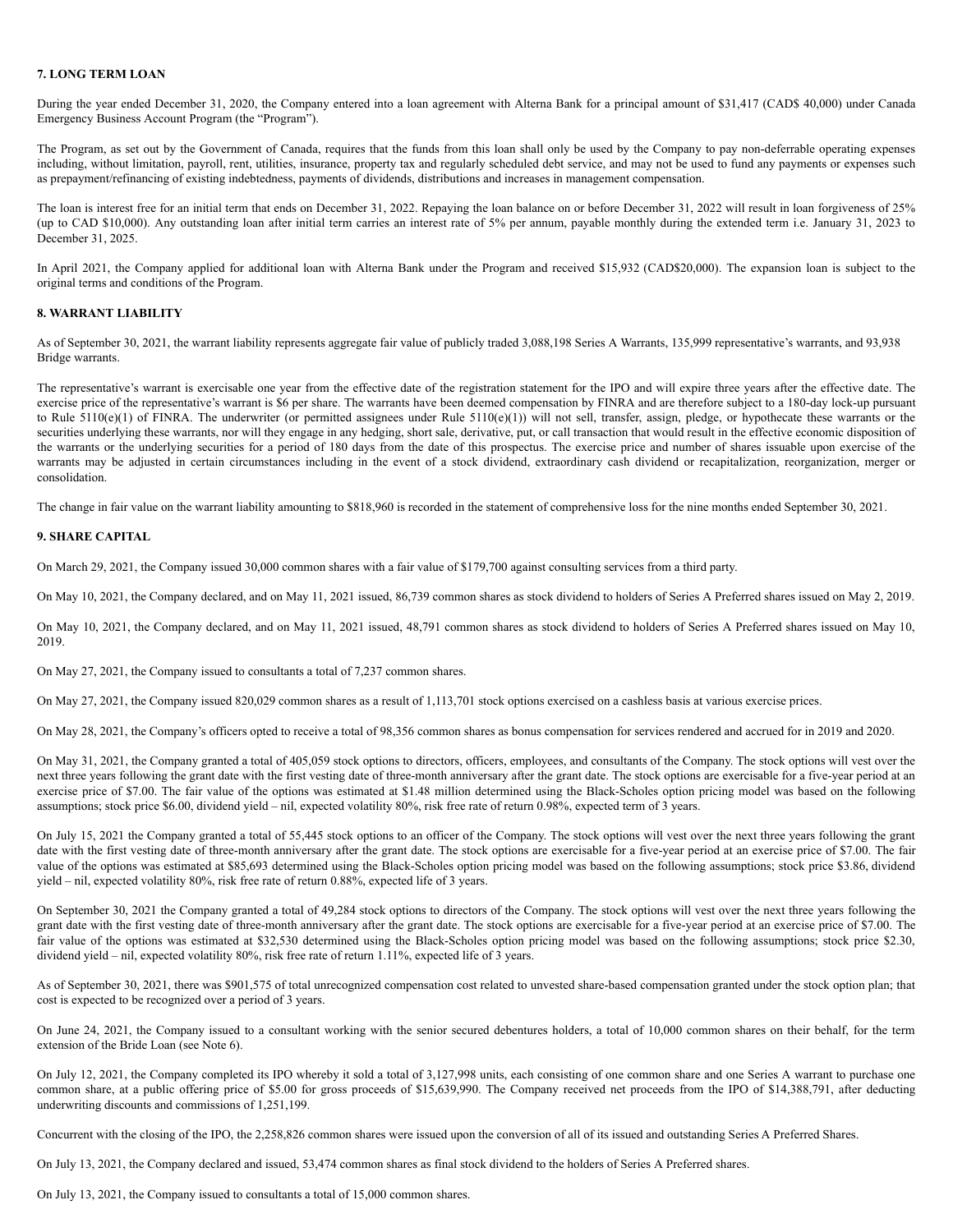On July 15, 2021, the Company issued 39,800 common shares as a result of exercise of 39,800 Series A warrants on cash basis at an exercise price of \$6 per warrant.

On July 28, 2021, 93,938 common stock purchase warrants were issued to the purchaser of the senior secured debentures, with a term of three years and a strike price per share of \$3.99.

On Sep 01, 2021, the Company issued to Directors 19,992 common shares as settlement of accrued directors' fee.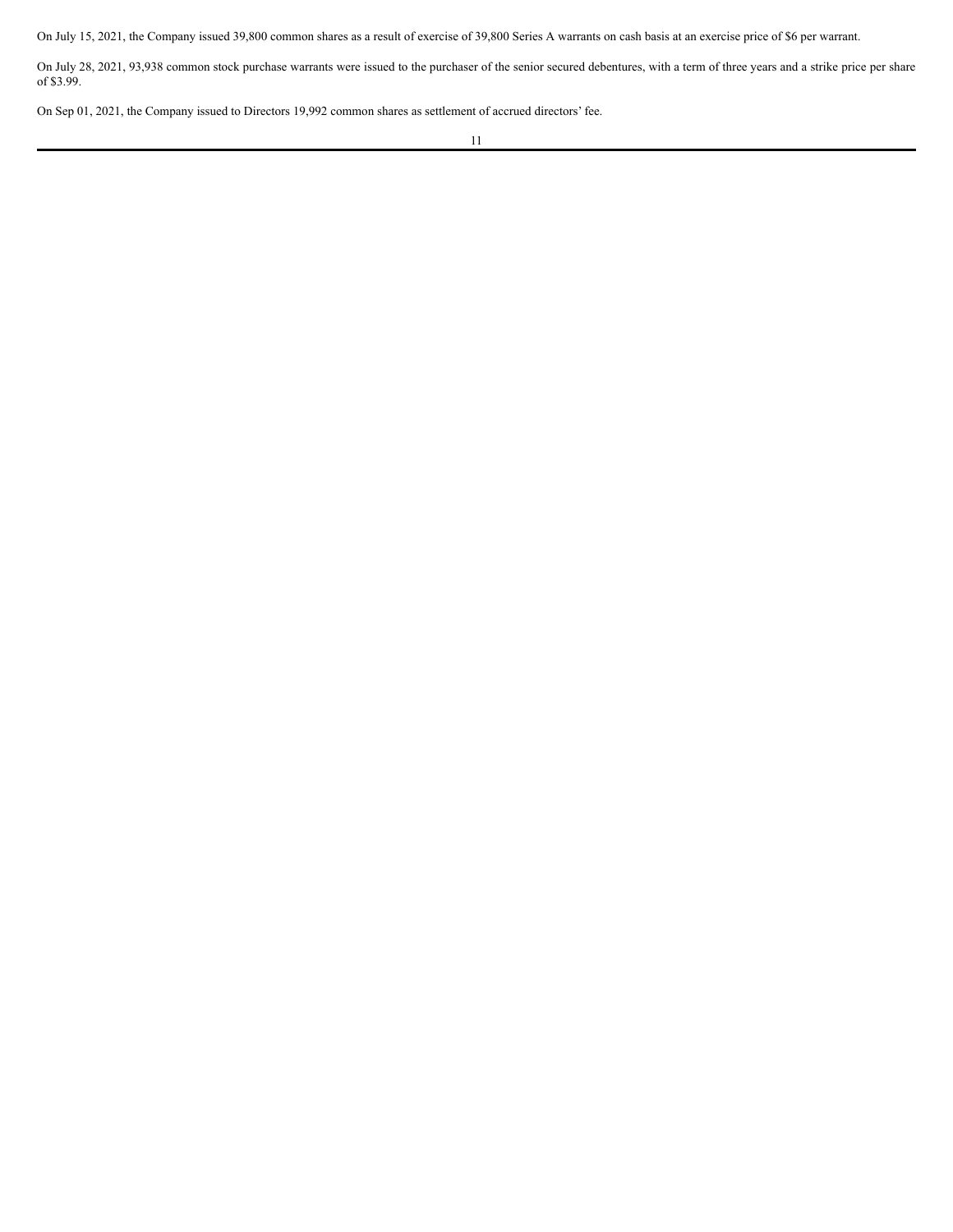#### **10. COMMITMENTS AND CONTINGENCIES**

#### *Lease commitments*

The Company entered into an operating lease for office space. The minimum future payments under the lease for our continuing operations in each of the years ending December 31 is as

| Remainder of 2021 |    | 68,137    |
|-------------------|----|-----------|
| 2022              |    | 273,962   |
| 2023              | ۰D | 279,610   |
| 2024              |    | 289,495   |
| 2025              |    | 306,442   |
| 2026              |    | 306,442   |
| Subsequent years  |    | 842,714   |
|                   |    | 2,366,802 |

#### *Litigation*

During the nine months ended September 30, 2021 and the year ended December 31, 2020, the Company had no new contingencies to disclose.

During the year ended December 31, 2018, the Company entered into a purchase agreement with certain parties representing proprietary technology. As consideration for the purchase of the technology and attendant intellectual property rights, the Company issued an aggregate of 5,263,158 (25,000,000 before the Reverse Split) Class A common voting shares (the "Class A Shares").

An additional 105,263 (500,000 before the Reverse Split) Class A Shares were issued for consulting services to assist with application of the proprietary technology to the Company's business.

Subsequent to the execution of these agreements, the Company was notified as to certain issues relating to the transaction agreements that were executed and the intellectual property risks that were purportedly transferred. After several months of analysis with various professionals, the Company determined that the technology was in fact invalid and therefore without any value.

On May 15, 2019, a claim by HydroHaus Horticulture, Inc., Stuart Brazier and Christopher Gielnik was filed in BC Supreme Court. The basic allegations against Agriforce Growing Systems Ltd. are:

- 1. The Company breached the manufacturing agreement under which HydroHaus Horticulture claims it had the exclusive right to build hydro houses for the Company;
- 2. The Company advised HydroHaus Horticulture that it was in breach of the licensing agreement relating to its project to build a hydro house for the Nak'azdli causing HydroHaus Horticulture to spend approximately \$130,000 to change the way it was to perform that contract;
- 3. The Company owes approximately \$100,000 for expenses paid for by HydroHaus Horticulture, which has not been accrued for at this time as management does not believe the merits are valid. Should any amounts be required to be paid as a result of the claim, the Company will appropriately record at that time; and
- 4. The Company wrongfully rescinded its agreements with HydroHaus Horticulture.

The plaintiffs are seeking general and special damages, alternatively rescission of the agreements or specific performance of those agreements and payment for expenses incurred by HydroHaus Horticulture for the benefit of the Company. The plaintiffs are also seeking an order that the Hydrohaus IP (allegedly comprising certain cladding materials and methods of insulating greenhouses, regulating humidity, moving growing plants, and managing the movement of air, and any derivative works), and an associated patent application, be transferred to them. The Plaintiffs are also seeking an order prohibiting the Company from using the words, "Canivate", "the Canivate Way", "HydroFilm", "Hydrohouse" and "Hydrohaus".

On May 24, 2019, the Company filed a Response to the claim. That response denies the allegations in the claim, raises the defense that the plaintiffs wrongfully purported to sell intellectual property which they falsely stated they had invented and owned and states that the intellectual property was unworkable to build greenhouses. The Company also alleges that the plaintiffs falsely represented that their work for the Kak'adzdli would benefit the Company when it would not. The Response asks that the claim be dismissed.

The Company has also filed a Counterclaim based upon its allegations that the plaintiffs wrongfully induced the Company to enter agreements with the plaintiffs based on fraudulent misrepresentations regarding the existence of ownership of intellectual property. Further, the counterclaim alleges that Mr. Brazier breached his fiduciary duties to Canivate in preferring the interests of Hydrohaus over those of the Company.

The counterclaim seeks a declaration that the agreements which the Company rescinded were properly rescinded based upon the misrepresentations of the plaintiffs as well as general, special, aggravated and punitive damages, an accounting for profits, and legal costs.

During the nine months ended September 30, 2021 and the year ended December 31, 2020, there has been no further activity in the lawsuit. Based on Company's litigation counsel's opinion, management does not believe the potential monetary damages to be material based on the damages sought by the plaintiff.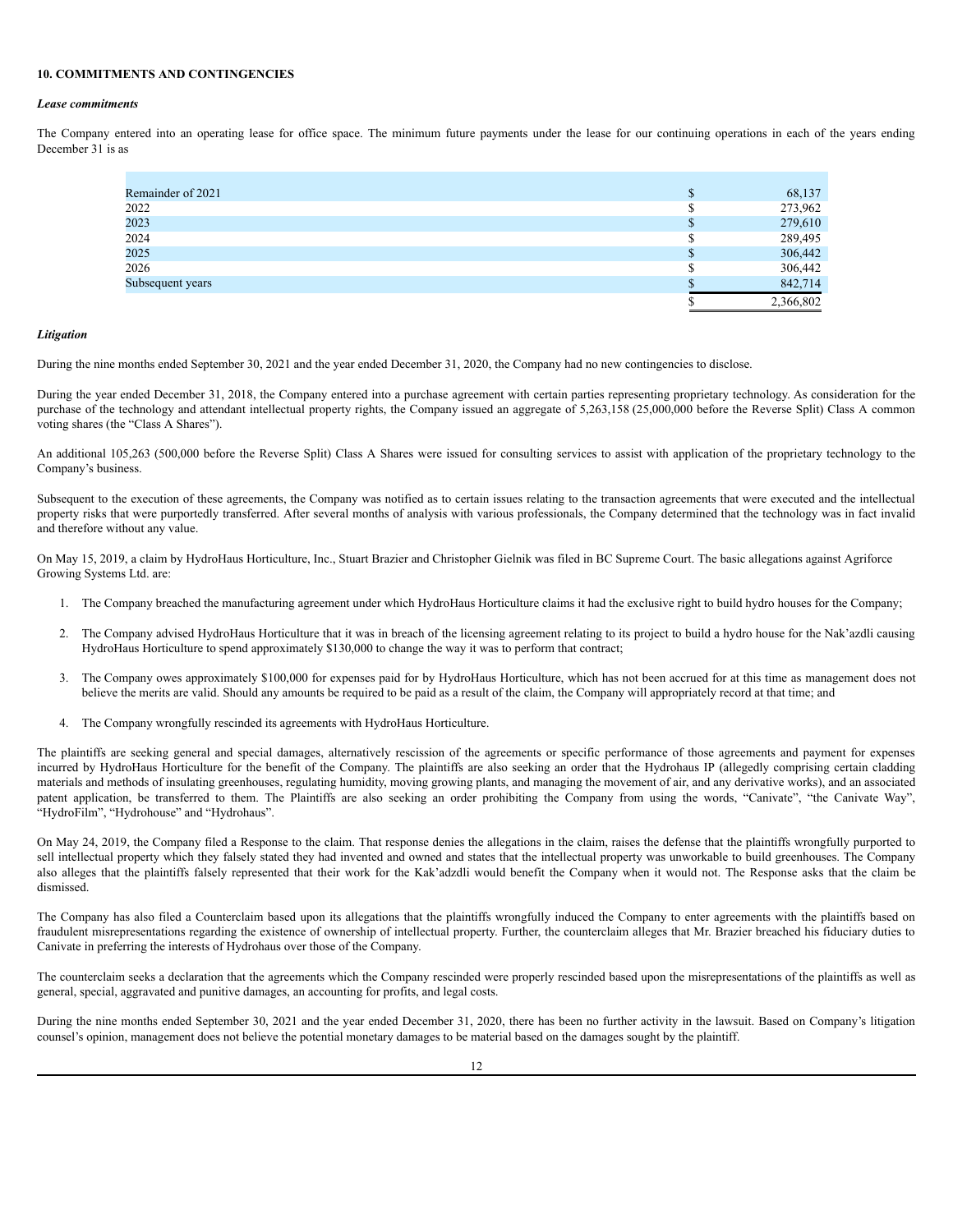# **11. SUBSEQUENT EVENTS**

Management has evaluated subsequent events pursuant to the requirements of ASC Topic 855, from the balance sheet date through the date the financial statements were issued and has determined that no material subsequent events exist, except for events previously disclosed in the notes to the financial statements, and the negotiation of the terms of debt financing related to purchase of land as disclosed in Note 3.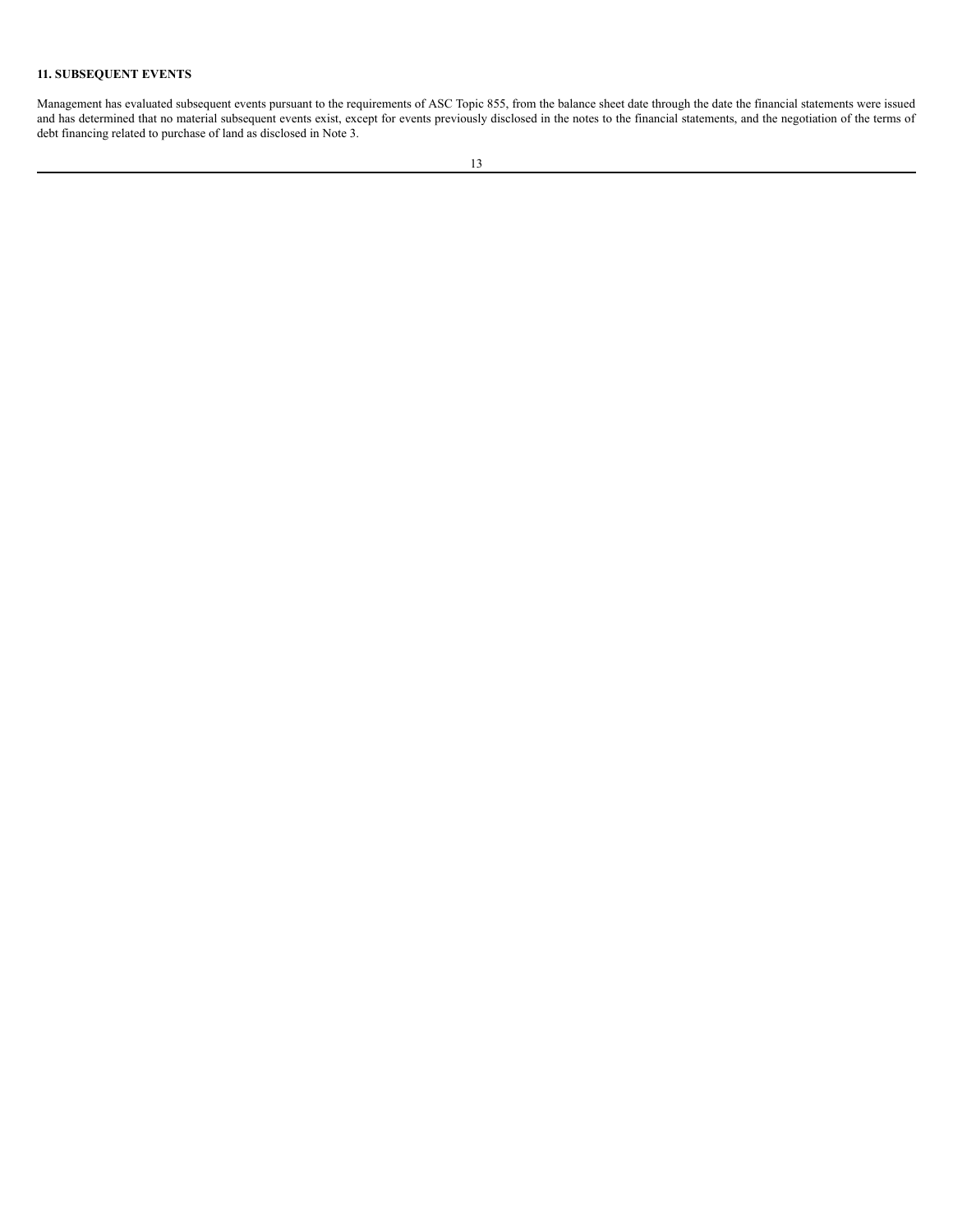#### <span id="page-17-0"></span>**Item 2. Management's Discussion and Analysis of Financial Condition and Results of Operations**

#### **Company History and Our Business**

AgriFORCE Growing Systems Ltd. was incorporated as a private company by Articles of Incorporation issued pursuant to the provisions of the British Columbia Business Corporations Act on December 22, 2017. The Company's registered and records office address is at 300 – 2233 Columbia Street, Vancouver, British Columbia, Canada, V5Y 0M6. On February 13, 2018, the Company changed its name from 1146470 B.C. Ltd to Canivate Growing Systems Ltd. On November 22, 2019, the Company changed its name from Canivate Growing Systems Ltd. to AgriForce Growing Systems Ltd.

The Company is an innovative agriculture-focused technology company that delivers reliable, financially robust solutions for high value crops through our proprietary facility design and automation intellectual property to businesses and enterprises globally. The Company intends to operate in the plant based pharmaceutical, nutraceutical, and other high value crop markets using its unique proprietary facility design and hydroponics based automated growing system that enable cultivators to effectively grow crops in a controlled environment. The Company calls its facility design and automated growing system the "AgriFORCE grow house". The Company has designed its AgriFORCE grow house to produce in virtually any environmental condition and to optimize crop yields to as near their full genetic potential as possible whilst substantially eliminating the need for the use of pesticides and/or irradiation.

#### *Our Business Plan*

The Company plans to develop its business by focusing on both an organic growth plan and through mergers and acquisitions. The Company's organic growth plan is focused on four distinct phases:

#### PHASE 1: COMPLETED: 2017-2020

- Conceptualization, Engineering, and Design of Facility and Systems.
- Completed selection process of key environmental systems with preferred vendors.
- The signing of revenue contracts with the Exclusive Independent Operator (EIO) for the first three facilities completed.
- The arrangement of three offtake agreements signed with Exclusive Independent Operator (EIO) for those three facilities when complete .(Subsequently these agreements were terminated in Q2 2021)
- Selection and Land Purchase agreement in Coachella, CA for 41.37-acre parcel subject to financing completion in 2021.
- ForceFilm material ordered.

#### PHASE 2: 2021:

- Complete the financing for and purchase of the 41.37-acre land parcel in Coachella, CA
- Complete new contracts' structures for those first three facilities with new independent operators.
- Site preparation and utilities infrastructure build out for the campus (up to eight facilities).
- Fit out and complete genetics lab for micropropagation, breeding, and R&D to achieve near term revenue (8 months) of the sale of tissue culture clones for variant crops.
- Additional raw materials procurement of AgriFORCE IP specific automated grow system, supplemental grow lighting and controls systems, and manufacture of the building envelope materials.
- Conceptualization and design of vertical grow solutions in order to develop a small-scale vertical grow house.
- Focus on the delivery and installation of the first facility.
- Initiate the design of a R&D facility for food solutions and plant-based pharma.

#### PHASE 3: 2022-2024:

- Focus on the delivery and installation of the second and third facilities. Proof of quantitative and qualitative benefits will drive both sales pipeline acceleration for subsequent years.
- Complete the design and construction of a R&D facility for food solutions and plant-based pharma. Commence engagement with universities and pharmaceutical companies.
- Construct small scale vertical grow house and operate successfully.
- Finalize the design and engineering of vertical grow solution with construction commencement late in the third year. Commence engagement with local restaurants and grocery stores and develop a vertical grow house branding strategy.

#### PHASE 4: 2025:

- Focus on delivery and installation of additional facilities.
- Expand geographic presence into other states whilst also introducing the grow house to other international markets with a view to securing additional locations and markets by year four.
- Targeted additional contracts of three facilities.
- Commence and complete first vertical grow commercial facility to serve Southern California market by end of year 4.

The Company's initial AgriFORCE grow houses are planned to be constructed in California.

With respect to M&A growth, the Company is creating a separate corporate office to aggressively pursue acquisitions. The Company will focus on identifying target companies in the key four pillars of its platform where each separate element of the business has its existing legacy business *and* can leverage across areas of expertise to expand their business footprint. The Company believes that a buy and build strategy will provide unique opportunities for innovation across each segment of the Ag-Tech market we serve. Our unique IP combined with the know-how and IP of acquired companies will create additional value if the way we grow or produce crops. The Company believes there is currently no other public traded publicly in the United States pursing this model.

#### *COVID-19*

Management has evaluated the impact of the COVID-19 pandemic on the industry and has concluded that it has not impacted the Company's business operations or ability to raise the capital necessary to continue its operations.

#### **Status as an Emerging Growth Company**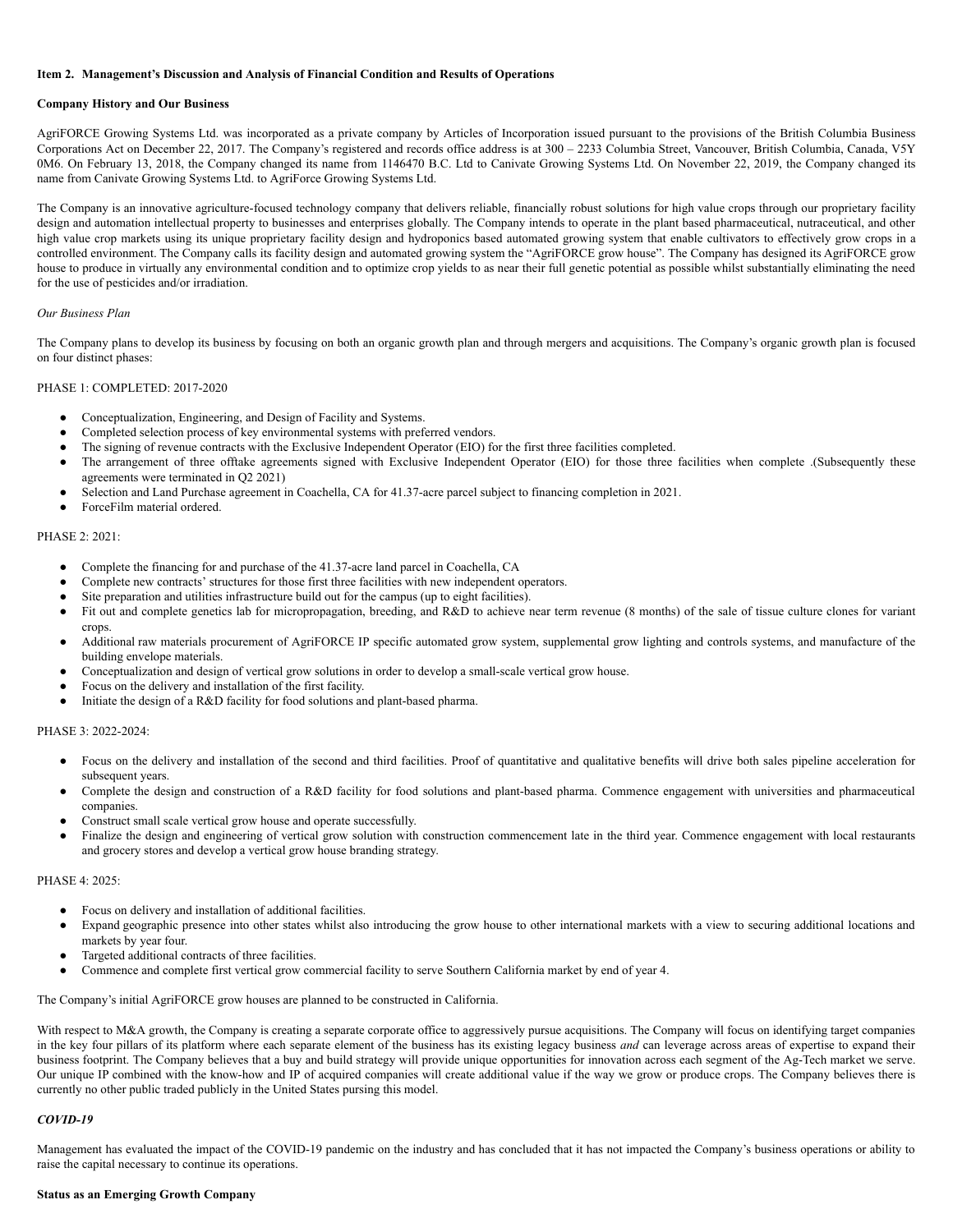On April 5, 2012, the Jumpstart Our Business Startups Act of 2012, or the JOBS Act, was enacted. Section 107 of the JOBS Act provides that an "emerging growth company" can take advantage of the extended transition period provided in Section 7(a)(2)(B) of the Securities Act of 1933, as amended, or the Securities Act, for complying with new or revised accounting standards. In other words, an "emerging growth company" can delay the adoption of certain accounting standards until those standards would otherwise apply to private companies. We have irrevocably elected to avail ourselves of this extended transition period and, as a result, we will adopt new or revised accounting standards on the relevant dates on which adoption of such standards is required for private companies.

We are in the process of evaluating the benefits of relying on other exemptions and reduced reporting requirements provided by the JOBS Act. Subject to certain conditions set forth in the JOBS Act, as an "emerging growth company," we intend to rely on certain of these exemptions from, without limitation, (i) providing an auditor's attestation report on our system of internal controls over financial reporting pursuant to Section 404(b) of the Sarbanes-Oxley Act and (ii) complying with any requirement that may be adopted by the Public Company Accounting Oversight Board (PCAOB) regarding mandatory audit firm rotation or a supplement to the auditor's report providing additional information about the audit and the financial statements, known as the auditor discussion and analysis. We will remain an "emerging growth company" until the earliest of (a) the last day of our fiscal year following the fifth anniversary of the closing of this offering, (b) the last day of the first fiscal year in which our annual gross revenues exceed \$1.07 billion, (c) the last day of our fiscal year in which we are deemed to be a "large accelerated filer" as defined in Rule 12b-2 under the Securities Exchange Act of 1934, or Exchange Act (which would occur if the market value of our equity securities that is held by non-affiliates exceeds \$700 million as of the last business day of our most recently completed second fiscal quarter), or (d) the date on which we have issued more than \$1 billion in nonconvertible debt during the preceding three-year period.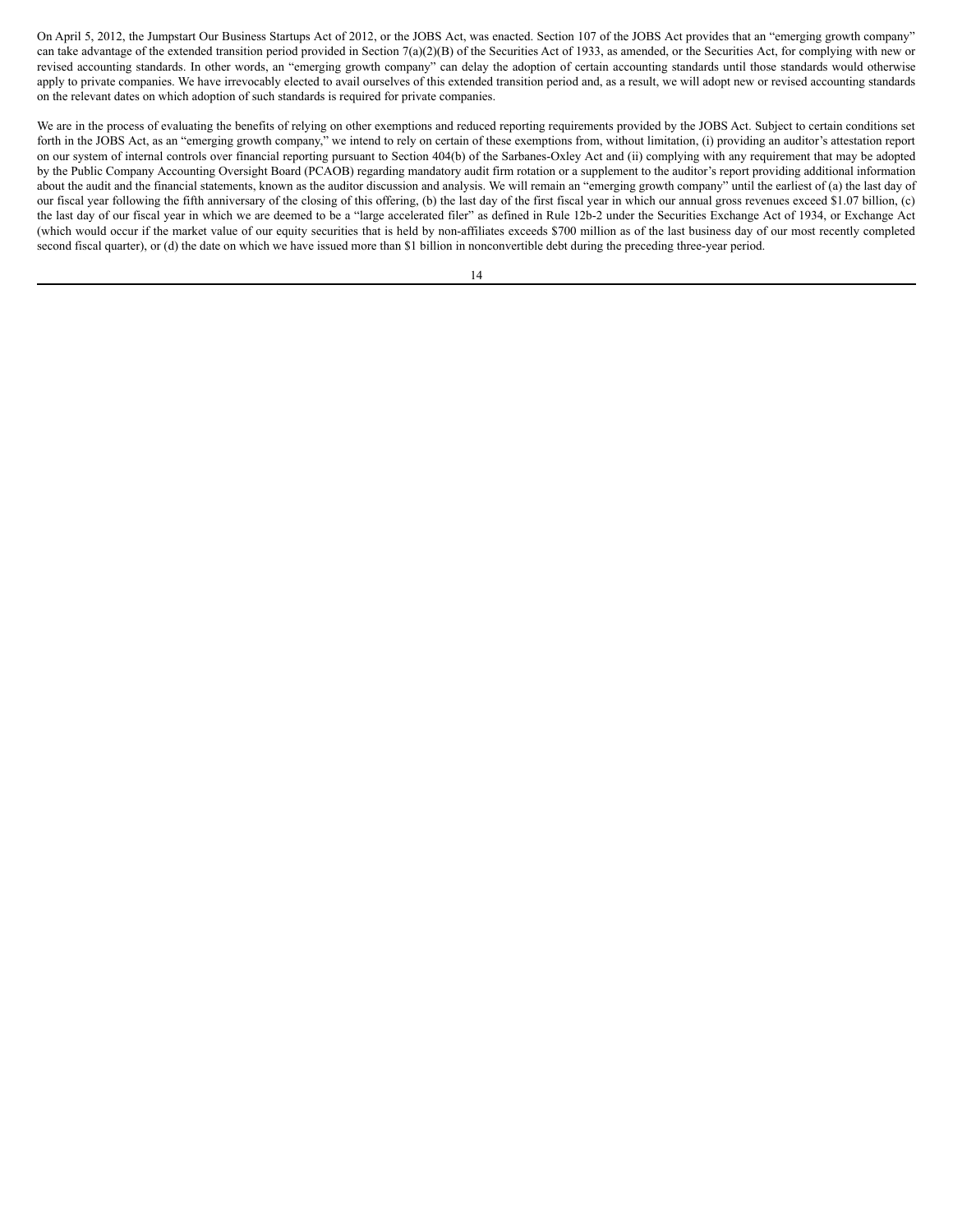#### **FOR THE THREE MONTHS AND NINE MONTHS ENDED SEPTEMBER 30, 2021 AND 2020**

#### **Results of Operations**

The following discussion should be read in conjunction with the condensed unaudited financial statements for the interim periods ended September 30, 2021 and 2020 respectively, included in this report.

#### **Revenues**

The Company has generated no revenue since inception.

#### **Operating Expenses**

Operating expenses increased in the three months ended September 30, 2021 as compared to September 30, 2020 by \$1,399,824 or 143%, primarily due to increase in wages and salaries by \$510,037, increase in investor relations by \$334,604 and increase in office and administrative expense of \$246,751, as the Company entered into growth phase post IPO and increased its staff and operations. This was partially offset by declines in shareholder and regulatory expenses of \$170,421.

Overall, operating expenses for the nine months ended September 30, 2021 increased by \$1,401,223 or 54% as compared to September 30, 2020. Wages and salaries increased by \$409,112, investor relations expense increased by \$403,177, office and administrative expenses increased by \$292,237, and consulting expense increased by \$258,200 due to increased costs associated with implementing post IPO growth plans and operating as a publicly traded company. The increase in operating expenses is partially offset by the decrease in shareholder and regulatory expense by \$259,909.

#### **Other (Income) / Expenses**

Other expenses for the three months and nine months ended September 30, 2021 mainly relate to accretion of interest and loss on extension of the term related to the senior secured debentures issued by the Company on March 24, 2021, and issue costs of public offer related to Series A Warrants. Other expenses were offset by change in fair value of warrant liability amounting to \$818,960 and foreign exchange gains of \$170,140.

#### **Net Loss**

The Company recorded a net loss of \$1,823,618 for the three months ended September 30, 2021 as compared to a net loss of \$973,327 for the three months ended September 30, 2020. The increase in net loss is due to the total increase in operating expenses and other expenses outlined above.

The Company recorded a net loss of \$3,915,207 for the nine months ended September 30, 2021 as compared to a net loss of \$2,587,062 for the nine months ended September 30, 2020. The increase in net loss is due to the total increase in operating expenses and other expenses outlined above.

#### **Liquidity and Capital Resources**

The Company's primary need for liquidity is to fund working capital requirements, capital expenditures, and for general corporate purposes. The Company's ability to fund operations and make planned capital expenditures and debt service obligations depends on future operating performance and cash flows, which are subject to prevailing economic conditions, financial markets, business and other factors. We have recorded a net loss of \$1,823,618 and \$3,915,207 for the three and nine months ended September 30, 2021, respectively, and \$973,327 and \$2,587,062 for the three and nine months ended September 30, 2020, respectively. We have recorded an accumulated deficit of \$17,173,083 as of September 30, 2021 and \$12,521,944 as of December 31, 2020. Net cash used in operating activities for the nine months ended September 30, 2021 and September 30, 2020 was \$3,017,468 and \$1,633,774, respectively.

We believe that our available cash and the net proceeds from the initial public offering will be sufficient to satisfy our liquidity requirements for at least the next twelve months from the date of the issuance of the financial statements. Our liquidity assumptions may prove to be incorrect, and we could utilize our available financial resources sooner than we currently expect. Our future capital requirements will depend on many factors, including:

- the cost and timing of our regulatory activities, especially the process to obtain regulatory approval for our intellectual properties in the U.S. and in foreign countries
- the costs of R&D activities we undertake to further develop our technology
- the costs of constructing our grow houses, including any impact of complications, delays, and other unknown events
- the costs of commercialization activities, including sales, marketing and production
- the level of working capital required to support our growth
- our need for additional personnel, information technology or other operating infrastructure to support our growth and operations as a public company

We may need to raise additional capital to execute our business plan. If we are unable to raise additional capital when desired, or on terms acceptable to us, our business, results of operations, and financial condition would be adversely affected.

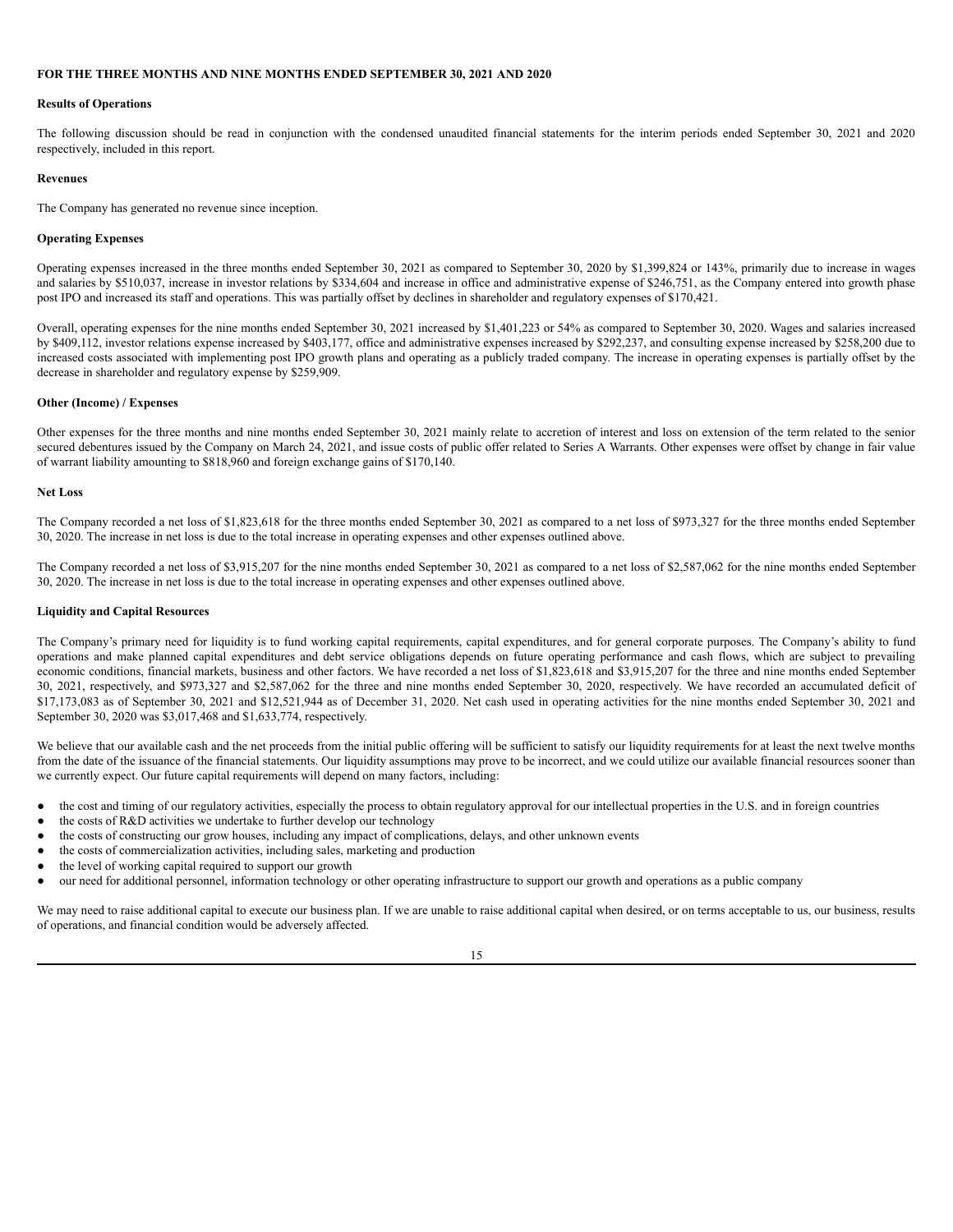#### **Cash Flows**

The net cash used by operating activities for the nine months ended September 30, 2021 is attributable to a net loss of \$3,915,207 due to operating costs associated with wages, investor relations, consulting expenses, professional fees, research and development, and general administrative expenses. The net loss was adjusted primarily by non-cash expenses related to shared based compensation of \$571,398 and shares issued for consulting services amounting to \$298,214. For the nine months ending September 30, 2020 net cash used by operating activities was attributable to net loss of \$2,587,062 owing to wages, consulting expenses, professional fees, research and development expenses and general administrative expenses. The net loss was adjusted primarily by non-cash expenses of shared based compensation of \$463,882 and shares issued for consulting services amounting to \$418,926.

The net cash used in investing activities for nine months ended September 30, 2021 and 2020 represents capitalized furniture, computer and office equipment costs.

Cash provided by financing activities for the nine months ended September 30, 2021 mainly represents proceed from the IPO net of underwriting discount and issue costs of \$13,360,616, proceeds from issuance of senior secured debentures, net of transaction costs, of \$531,000, as well as proceeds from long-term loan of \$15,932, which was offset by repayment of senior secured debentures of \$750,000. Cash provided by financing activities for the nine months ended September 30, 2020 represents proceeds from longterm loan of \$29,987, which was offset by payments of IPO costs amounting to \$41,200.

#### **Recent Financings**

On March 24, 2021, the Company entered into a securities purchase agreement with certain accredited investors for the purchase of \$750,000 in principal amount (\$600,000 subscription amount) of senior secured debentures originally due June 24, 2021. The debentures were issued pursuant to Section  $4(a)(2)$  of the Securities Act of 1933, as amended, to certain purchasers who are accredited investors within the meaning of Rule 501 under the Securities Act of 1933, as amended. On June 24, 2021, the due date was extended, and the senior secured debentures were repaid in full on July 13, 2021.

On July 12, 2021, the Company completed its IPO whereby it sold a total of 3,127,998 units, each consisting of one common share and one Series A warrant to purchase one common share, at a public offering price of \$5.00 for gross proceeds of \$15,639,990. The Company received net proceeds from the IPO of \$14,388,791, after deducting underwriting discounts and commissions of 1,251,199.

# **Off Balance Sheet Arrangements**

None.

#### **Significant Accounting Policies**

See the footnotes to our unaudited financial statements for the nine months ended September 30, 2021 and 2020, included with this quarterly report.

#### <span id="page-20-0"></span>**Item 3. Quantitative and Qualitative Disclosures About Market Risk**

As a smaller reporting company as defined by Rule 12b-2 of the Exchange Act and in Item 10(f)(1) of Regulation S-K, we are electing scaled disclosure reporting obligations and therefore are not required to provide the information requested by this item.

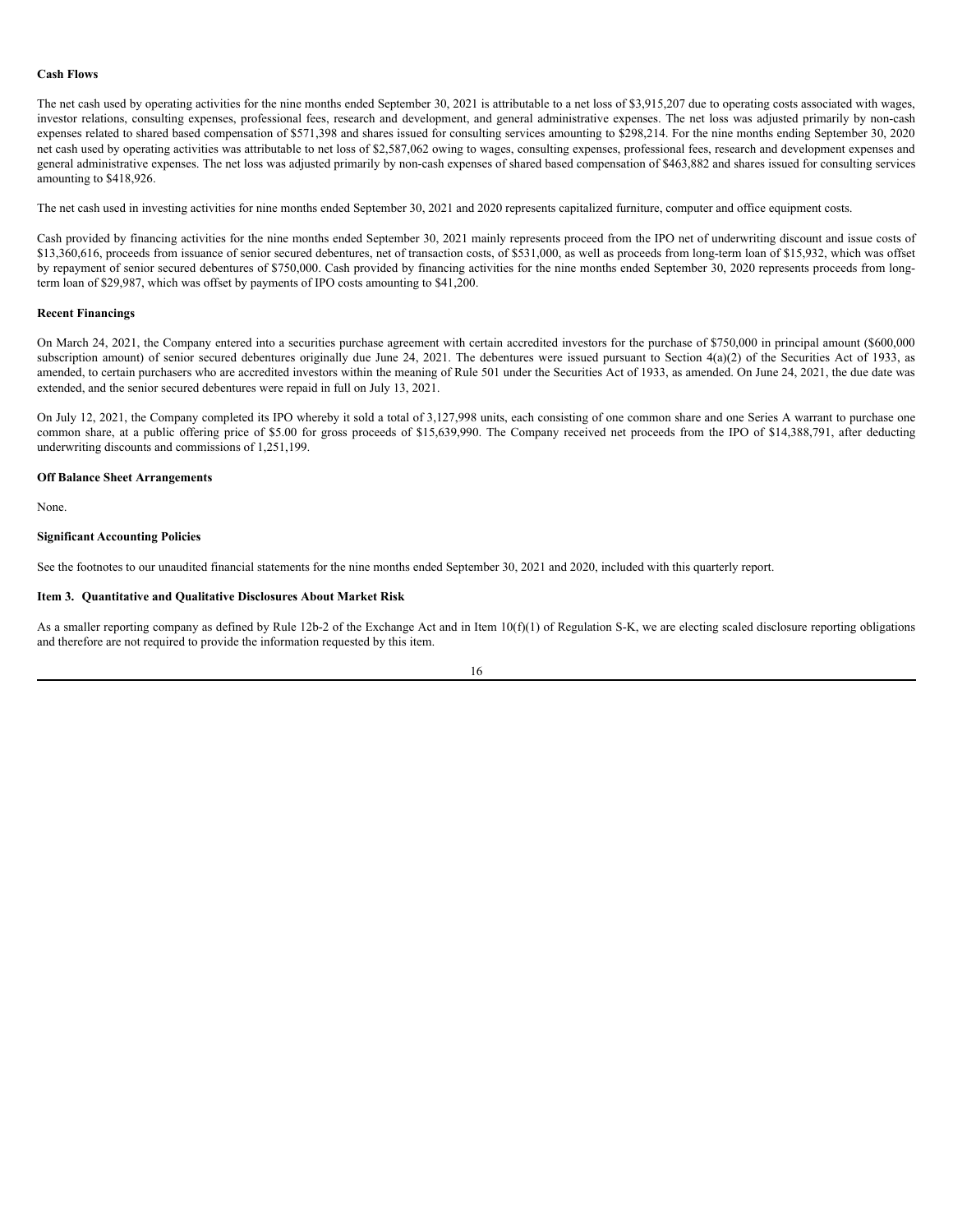#### <span id="page-21-0"></span>**Item 4. Controls and Procedures**

#### *Disclosure Controls and Procedures.*

Our management is responsible for establishing and maintaining adequate internal control over financial reporting as defined in Rules 13a-15(f) and 15d-15(f) under the Exchange Act. Our management is also required to assess and report on the effectiveness of our internal control over financial reporting in accordance with Section 404 of the Sarbanes-Oxley Act of 2002 ("Section 404"). Our internal control over financial reporting is a process designed to provide reasonable assurance regarding the reliability of financial reporting and the preparation of financial statements for external purposes of accounting principles generally accepted in the United States. Management assessed the effectiveness of our internal control over financial reporting as of September 30, 2021. In making this assessment, we used the criteria set forth by the Committee of Sponsoring Organizations of the Treadway Commission (COSO) in Internal Control - Integrated Framework in the 2013 COSO framework. Based on this assessment, management concluded that our disclosure controls and procedures were effective.

#### *Changes in Internal Controls.*

There have been no changes in our internal control over financial reporting during the quarter ended September 30, 2021 that have materially affected, or are reasonably likely to materially affect, our internal controls over financial reporting.

#### *Limitations on Ef ectiveness of Controls and Procedures*

Our disclosure controls and procedures and internal control over financial reporting are designed to provide reasonable assurance of achieving the desired control objectives. Our management recognizes that any control system, no matter how well designed and operated, is based upon certain judgments and assumptions and cannot provide absolute assurance that its objectives will be met. In addition, the design of disclosure controls and procedures must reflect the fact that there are resource constraints and that management is required to apply judgment in evaluating the benefits of possible controls and procedures relative to their costs. Similarly, an evaluation of controls cannot provide absolute assurance that misstatements due to error or fraud will not occur or that all control issues and instances of fraud, if any, have been detected.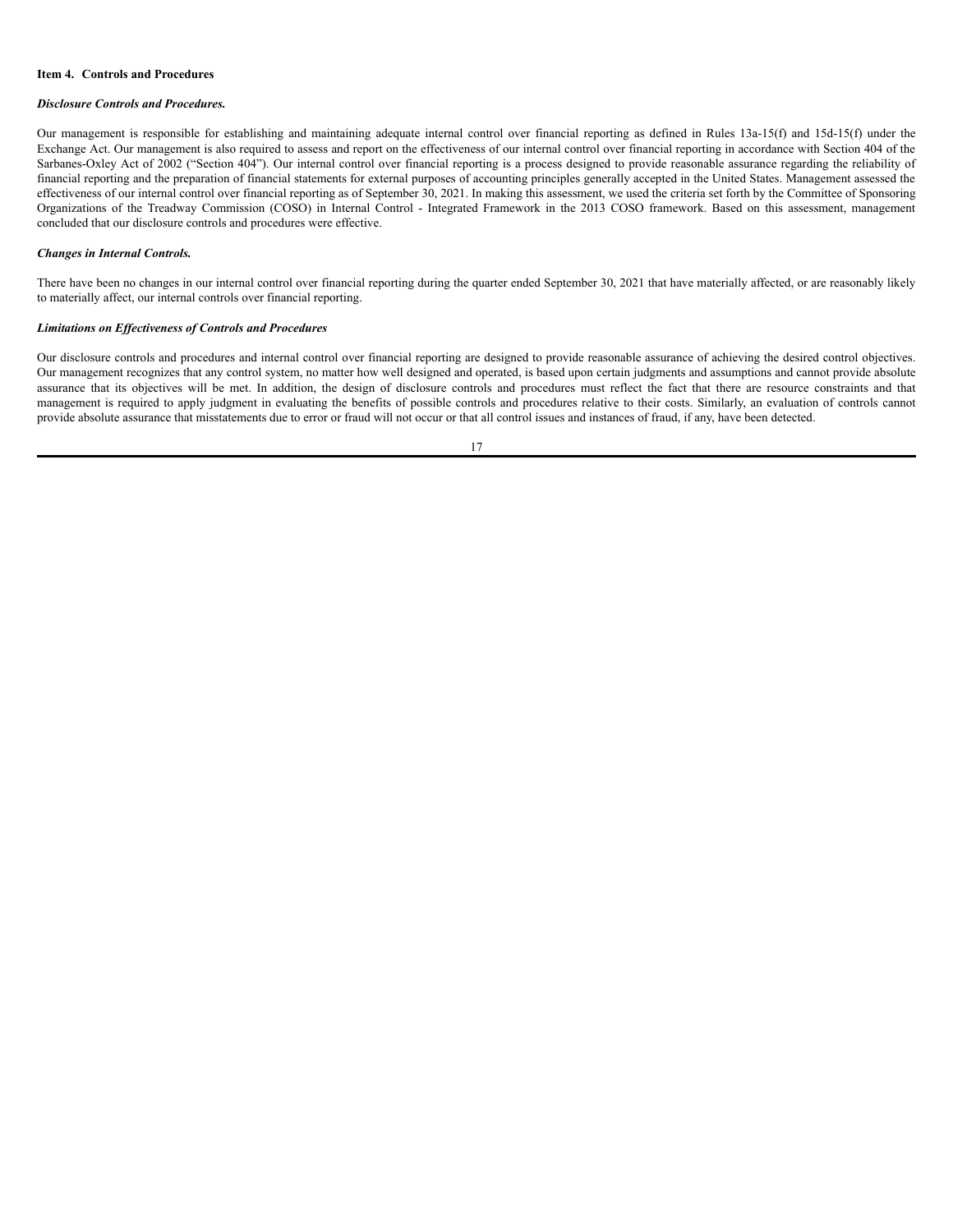#### **PART II — OTHER INFORMATION**

#### <span id="page-22-1"></span><span id="page-22-0"></span>**Item 1. Legal Proceedings**

For a discussion of legal proceedings, see Note 10 to the unaudited condensed consolidated financial statements included under Part I, Item 1 of this report.

#### <span id="page-22-2"></span>**Item 1A. Risk Factors**

As a smaller reporting company as defined by Rule 12b-2 of the Exchange Act and in Item 10(f)(1) of Regulation S-K, we are electing scaled disclosure reporting obligations and therefore are not required to provide the information requested by this item.

#### <span id="page-22-3"></span>**Item 2. Unregistered Sales of Equity Securities and Use of Proceeds**

On March 24, 2021, the Company entered into a securities purchase agreement with certain accredited investors for the purchase of \$750,000 in principal amount (\$600,000 subscription amount) of senior secured debentures due June 24, 2021. The debentures were issued pursuant to Section 4(a)(2) of the Securities Act of 1933, as amended, to certain purchasers who are accredited investors within the meaning of Rule 501 under the Securities Act of 1933, as amended.

During the three months ended March 31, 2021, the Company issued 30,000 restricted common shares to a third-party consultant. The common shares were issued pursuant to Section 4(a)(2) of the Securities Act of 1933, as amended.

On May 10, 2021, the Company declared and, on May 11, 2021 issued, 86,739 restricted common shares as stock dividend to holders of Series a Preferred shares issued on May 2, 2019. The securities were issued pursuant to the exemption from the prospectus requirements of applicable Canadian provincial securities laws provided by Section 2.42(1) of NI 45-106 on the basis that the issuance is a distribution in accordance with the terms of a previously issued security.

On May 10, 2021, the Company declared, and on May 11, 2021 issued, 48,791 restricted common shares as stock dividend to holders of Series A Preferred shares issued on May 10, 2019. The securities were issued pursuant to the exemption from the prospectus requirements of applicable Canadian provincial securities laws provided by Section 2.42(1) of NI 45-106 on the basis that the issuance is a distribution in accordance with the terms of a previously issued security.

On May 27, 2021, the Company issued to consultants a total of 7,237 restricted common shares. The securities were issued pursuant to the exemption from the prospectus requirements of applicable Canadian provincial securities laws provided by Section 2.24(1) of NI 45-106 on the basis that the issuance is a distribution to consultants of the Company.

On May 27, 2021, the Company issued 820,029 restricted common shares as a result of 1,113,701 stock options exercised on a cashless basis at various exercise price. The securities were issued pursuant to the exemption from the prospectus requirements of applicable Canadian provincial securities laws provided by Section 2.24(1) of NI 45-106 on the basis that the issuance is a distribution to employees, officers, and consultants of the Company.

On May 28, 2021, the Company's officers opted to receive a total of 98,356 restricted common shares as bonus compensation for services rendered and accrued for in 2019 and 2020. The securities were issued pursuant to the exemption from the prospectus requirements of applicable Canadian provincial securities laws provided by Section 2.24(1) of NI 45-106 on the basis that the issuance is a distribution officers of the Company.

On June 24, 2021, the Company issued to a consultant working with the senior secured debentures holders, a total of 10,000 restricted common shares on their behalf. The common shares were issued pursuant to Section 4(a)(2) of the Securities Act of 1933, as amended.

On July 28, 2021, 93,938 common stock purchase warrants were issued to the purchaser of the senior secured debentures, with a term of three years and a strike price per share of \$3.99.

On July 12, 2021, the company issued to a vendor a total of 15,000 restricted common shares. The common shares were issued pursuant to Section 4(a)(2) of the Securities Act of 1933, as amended

On July 15, 2021, the company issued 39,800 common shares on exercise of Series A Purchase Warrants.

On September 1, 2021, the company issued 19,992 restricted shares to its directors as settlement of accrued directors' fee. The common shares were issued pursuant to Section 4(a)(2) of the Securities Act of 1933, as amended.

On July 12, 2021, the Company declared and issued, 53,475 restricted common shares as final stock dividend to holders of Series A Preferred shares issued on May 02, 2019 and May 10, 2019. The securities were issued pursuant to the exemption from the prospectus requirements of applicable Canadian provincial securities laws provided by Section 2.42(1) of NI 45-106 on the basis that the issuance is a distribution in accordance with the terms of a previously issued security.

#### <span id="page-22-4"></span>**Item 3. Defaults Upon Senior Securities**

None.

#### <span id="page-22-5"></span>**Item 4. Mine Safety Disclosures**

Not applicable.

#### <span id="page-22-6"></span>**Item 5. Other Information**

None.

#### <span id="page-22-7"></span>**Item 6. Exhibits**

- 31.1 Certification pursuant to Section 302 of the [Sarbanes-Oxley](https://s3.amazonaws.com/content.stockpr.com/sec/0001493152-21-028535/ex31-1.htm) Act of 2002\*
- 31.2 Certification pursuant to Section 302 of the [Sarbanes-Oxley](https://s3.amazonaws.com/content.stockpr.com/sec/0001493152-21-028535/ex31-2.htm) Act of 2002\* 32.1 Certification pursuant to Section 906 of the [Sarbanes-Oxley](https://s3.amazonaws.com/content.stockpr.com/sec/0001493152-21-028535/ex32-1.htm) Act of 2002\*
- 32.2 Certification pursuant to Section 906 of the [Sarbanes-Oxley](https://s3.amazonaws.com/content.stockpr.com/sec/0001493152-21-028535/ex32-2.htm) Act of 2002\*
- 101 ins Inline XBRL Instance Document\*\*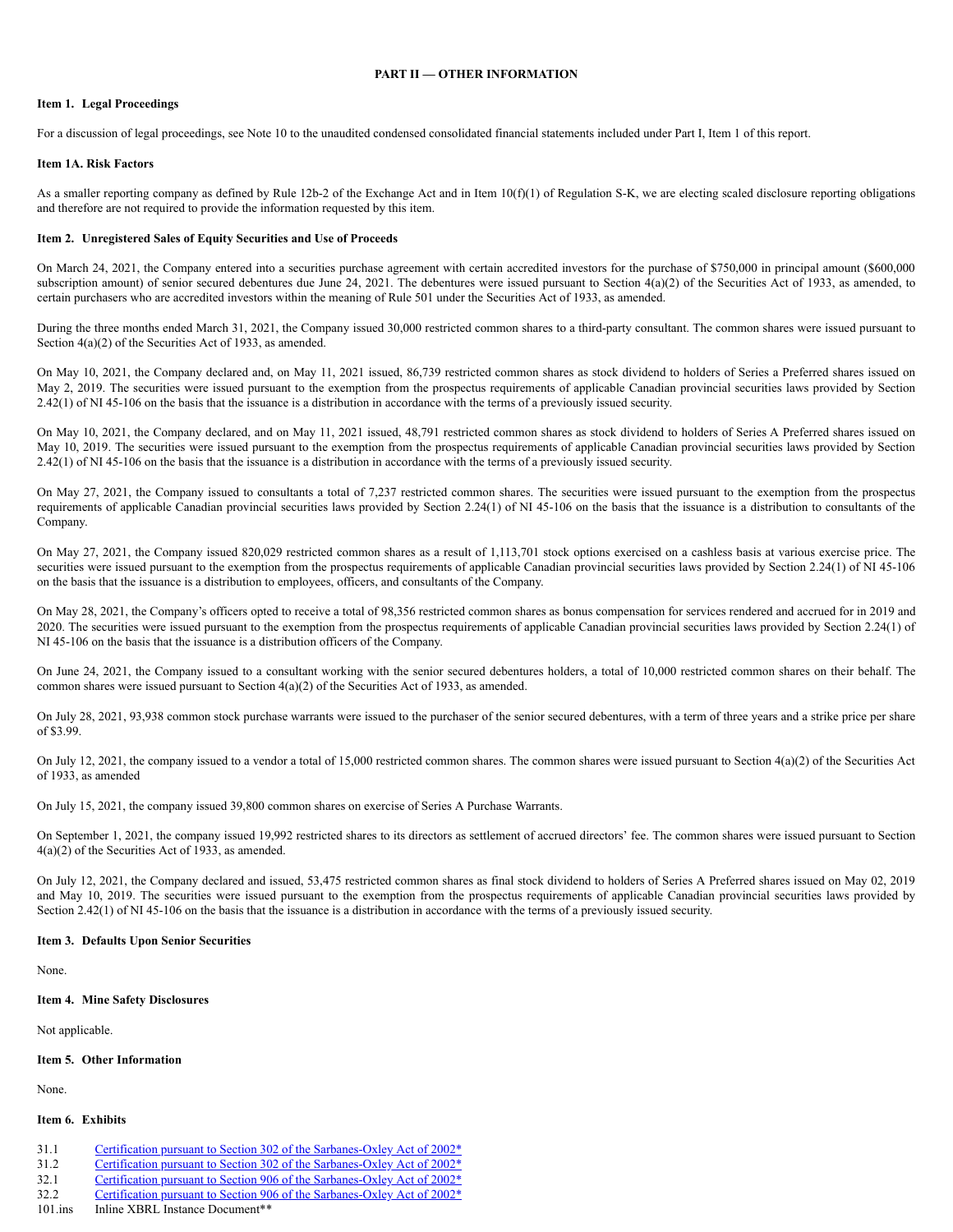101.sch Inline XBRL Taxonomy Schema Document\*\*<br>101.cal Inline XBRL Taxonomy Calculation Documen

101.cal Inline XBRL Taxonomy Calculation Document\*\*

101.def Inline XBRL Taxonomy Linkbase Document\*\*

101.lab Inline XBRL Taxonomy Label Linkbase Document\*\*

101.pre Inline XBRL Taxonomy Presentation Linkbase Document\*\*<br>104 Cover Page Interactive Data File (embedded within the Inline Cover Page Interactive Data File (embedded within the Inline XBRL document)

\* Furnished herewith

\*\* Filed herein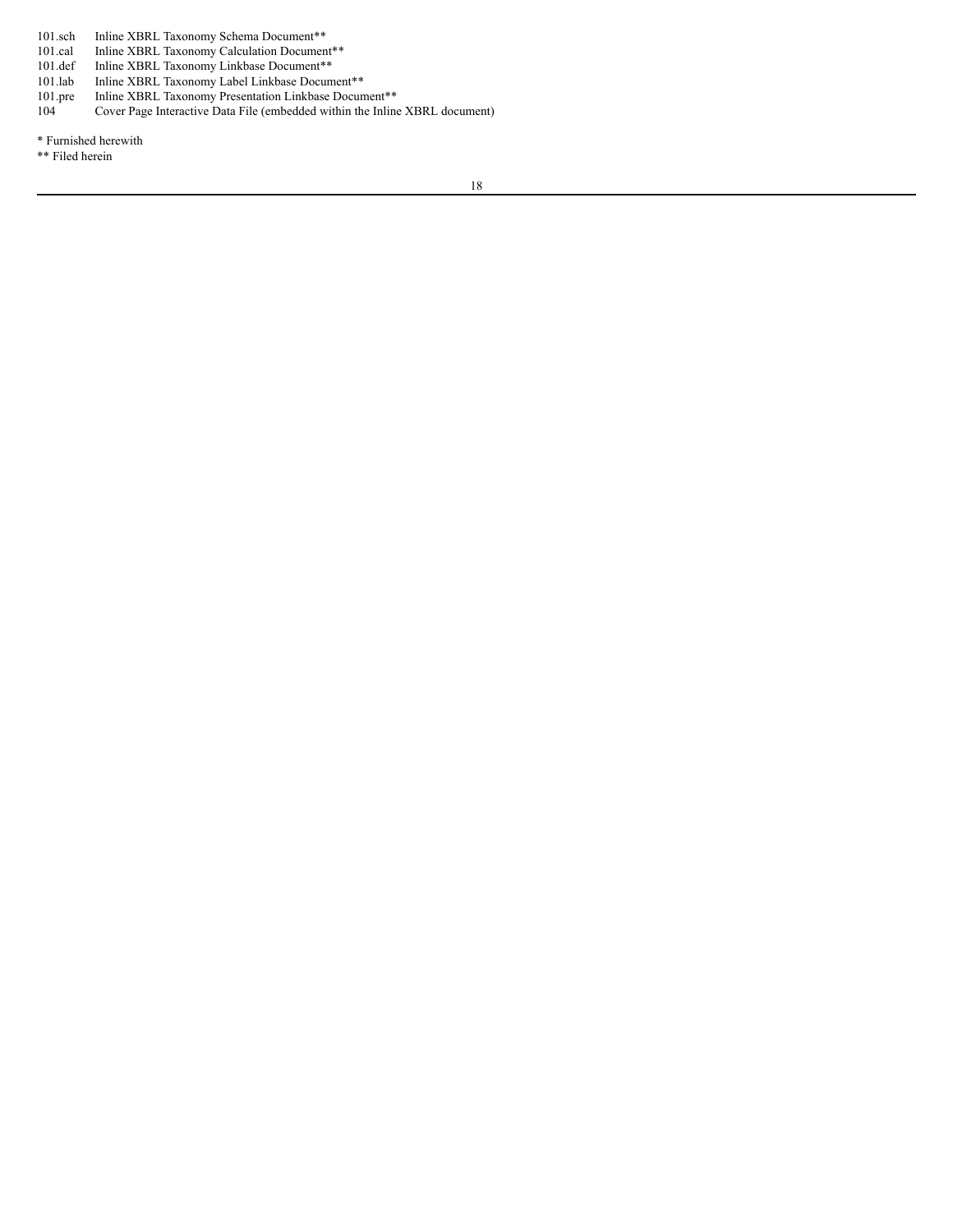# **SIGNATURES**

Pursuant to the requirements of the Securities Exchange Act of 1934, the registrant has duly caused this report to be signed on its behalf by the undersigned, thereunto duly authorized.

|                         |                        | <b>AGRIFORCE GROWING SYSTEMS, LTD.</b>                                                                   |
|-------------------------|------------------------|----------------------------------------------------------------------------------------------------------|
| Date: November 15, 2021 | By:<br>Name:<br>Title: | /s/ Ingo Mueller<br>Ingo Mueller<br>Chief Executive Officer and Director (Principal Executive Officer)   |
| Date: November 15, 2021 | By:<br>Name:<br>Title: | /s/ Richard Wong<br>Richard Wong<br>Chief Financial Officer (Principal Financial and Accounting Officer) |
|                         | 19                     |                                                                                                          |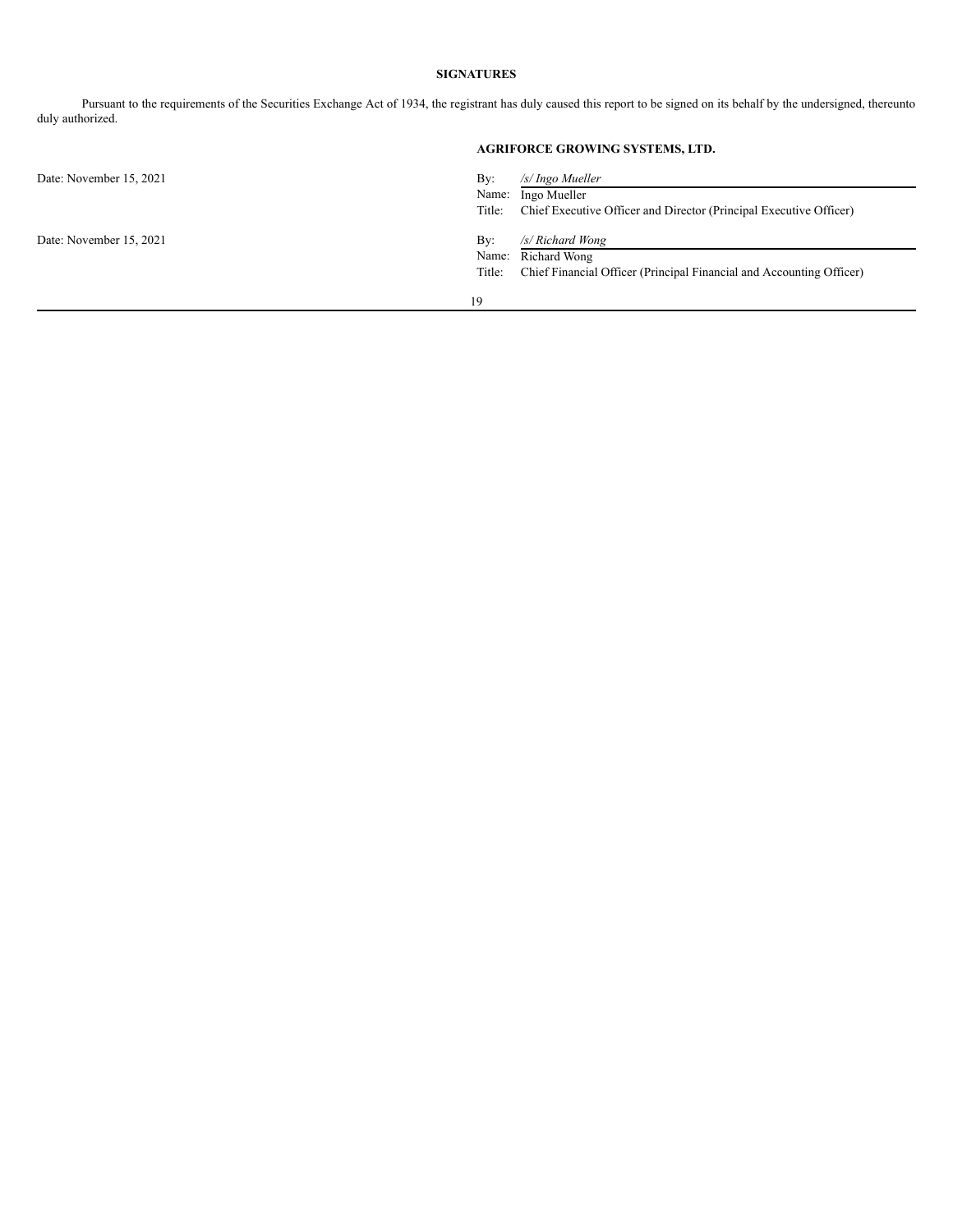#### **CERTIFICATION OF PRINCIPAL EXECUTIVE OFFICER PURSUANT TO SECTION 302 OF THE SARBANES-OXLEY ACT OF 2002**

I, Ingo Mueller, certify that:

1. I have reviewed this quarterly report on Form 10-Q of AgriForce Growing Systems, Ltd.

2. Based on my knowledge, this quarterly report does not contain any untrue statement of a material fact or omit to state a material fact necessary to make the statements made, in light of the circumstances under which such statements were made, not misleading with respect to the period covered by this quarterly report.

3. Based on my knowledge, the financial statements, and other financial information included in this quarterly report, fairly present in all material respects the financial condition, results of operations and cash flows of the registrant as of, and for, the periods presented in this quarterly report.

4. The registrant's other certifying officer and I are responsible for establishing and maintaining disclosure controls and procedures (as defined in Exchange Act Rules 13a-15(e) and 15d-15(e)) and internal controls over financial reporting (as defined in Exchange Act Rules 13a-15(f) and 15d-15(f)) for the registrant and have:

- a) designed such disclosure controls and procedures, or caused such disclosure controls and procedures to be designed under our supervision, to ensure that material information relating to the registrant, including its consolidated subsidiaries, is made known to us by others within those entities, particularly for the period in which this quarterly report is being prepared;
- b) designed such internal control over financial reporting, or caused such internal control over financial reporting to be designed under our supervision, to provide reasonable assurance regarding the reliability of financial reporting and the preparation of financial statements for external purposes in accordance with generally accepted accounting principles;
- c) evaluated the effectiveness of the registrant's disclosure controls and procedures and presented in this report our conclusions about the effectiveness of the disclosure controls and procedures, as of the end of the period covered by this report based on such evaluation; and
- d) disclosed in this report any change in the registrant's internal control over financial reporting that occurred during the registrant's most recent fiscal quarter that has materially affected, or is reasonably likely to materially affect, the registrant's internal control over financial reporting.

5. The registrant's other certifying officer and I have disclosed, based on our most recent evaluation, to the registrant's auditors and the audit committee of the registrant's board of directors (or persons performing the equivalent function):

- a) all significant deficiencies and material weaknesses in the design or operation of internal controls which are reasonably likely to adversely affect the registrant's ability to record, process, summarize and report financial information; and
- b) any fraud, whether material, which involves management or other employees who have a significant role in the registrant's internal controls over financial reporting.

Dated: November 15, 2021 By: */s/ Ingo Mueller*

Ingo Mueller Chief Executive Officer (Principal Executive Officer)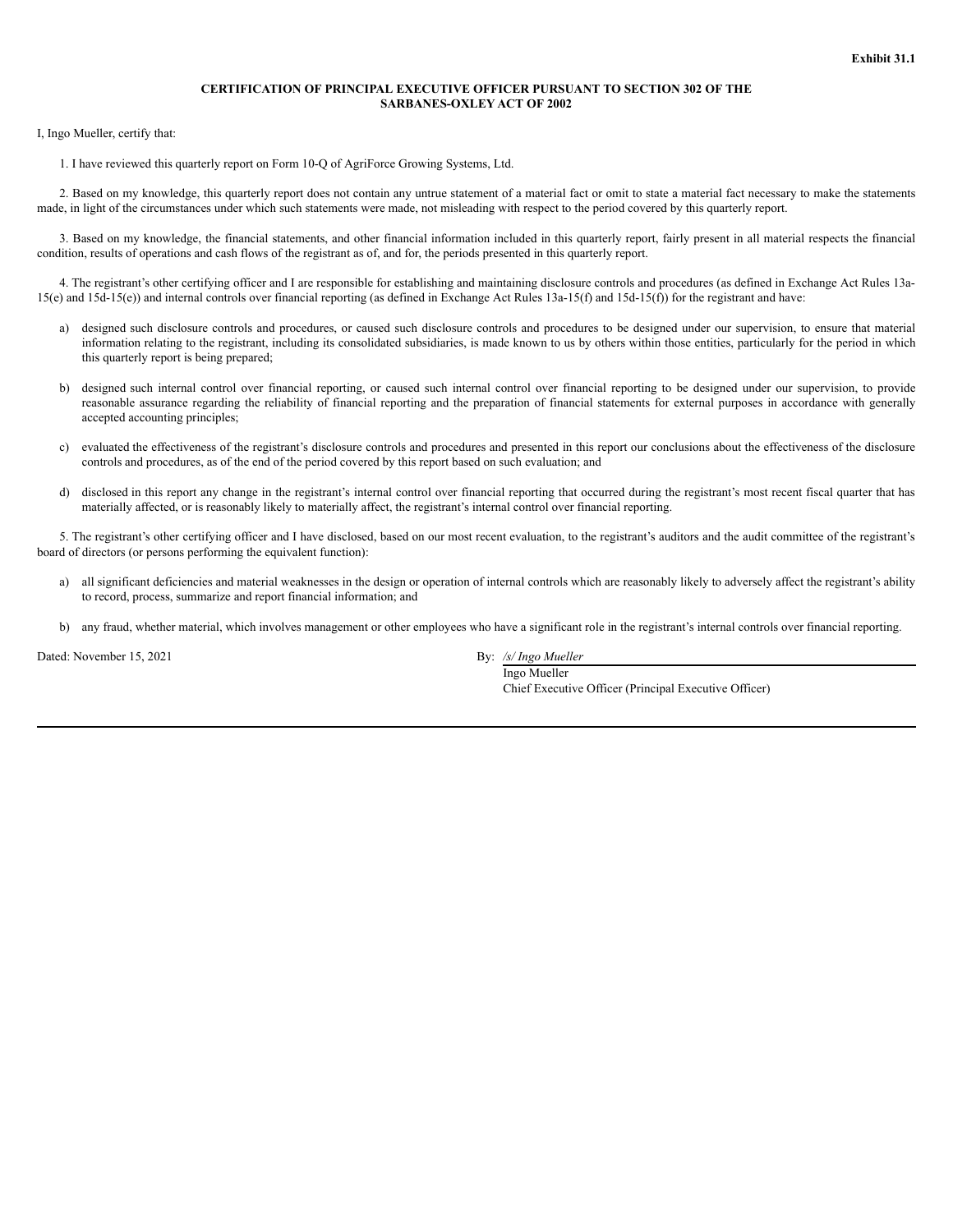#### **CERTIFICATION OF PRINCIPAL EXECUTIVE PRINCIPAL FINANCIAL AND ACCOUNTING OFFICER PURSUANT TO SECTION 302 OF THE SARBANES-OXLEY ACT OF 2002**

I, Richard Wong, certify that:

1. I have reviewed this quarterly report on Form 10-Q of AgriForce Growing Systems, Ltd.

2. Based on my knowledge, this quarterly report does not contain any untrue statement of a material fact or omit to state a material fact necessary to make the statements made, in light of the circumstances under which such statements were made, not misleading with respect to the period covered by this quarterly report;

3. Based on my knowledge, the financial statements, and other financial information included in this quarterly report, fairly present in all material respects the financial condition, results of operations and cash flows of the registrant as of, and for, the periods presented in this quarterly report;

4. The registrant's other certifying officer and I are responsible for establishing and maintaining disclosure controls and procedures (as defined in Exchange Act Rules 13a- $15(e)$  and  $15d-15(e)$  and internal controls over financial reporting (as defined in Exchange Act Rules  $13a-15(f)$  and  $15d-15(f)$ ) for the registrant and have:

- a) designed such disclosure controls and procedures, or caused such disclosure controls and procedures to be designed under our supervision, to ensure that material information relating to the registrant, including its consolidated subsidiaries, is made known to us by others within those entities, particularly for the period in which this quarterly report is being prepared;
- b) designed such internal control over financial reporting, or caused such internal control over financial reporting to be designed under our supervision, to provide reasonable assurance regarding the reliability of financial reporting and the preparation of financial statements for external purposes in accordance with generally accepted accounting principles;
- c) evaluated the effectiveness of the registrant's disclosure controls and procedures and presented in this report our conclusions about the effectiveness of the disclosure controls and procedures, as of the end of the period covered by this report based on such evaluation; and
- d) disclosed in this report any change in the registrant's internal control over financial reporting that occurred during the registrant's most recent fiscal quarter that has materially affected, or is reasonably likely to materially affect, the registrant's internal control over financial reporting.

5. The registrant's other certifying officer and I have disclosed, based on our most recent evaluation, to the registrant's auditors and the audit committee of the registrant's board of directors (or persons performing the equivalent function):

- a) all significant deficiencies and material weaknesses in the design or operation of internal controls which are reasonably likely to adversely affect the registrant's ability to record, process, summarize and report financial information; and
- b) any fraud, whether material, which involves management or other employees who have a significant role in the registrant's internal controls over financial reporting.

Dated: November 15, 2021 By: */s/ Richard Wong*

Richard Wong Chief Financial Officer (Principal Financial and Accounting Officer)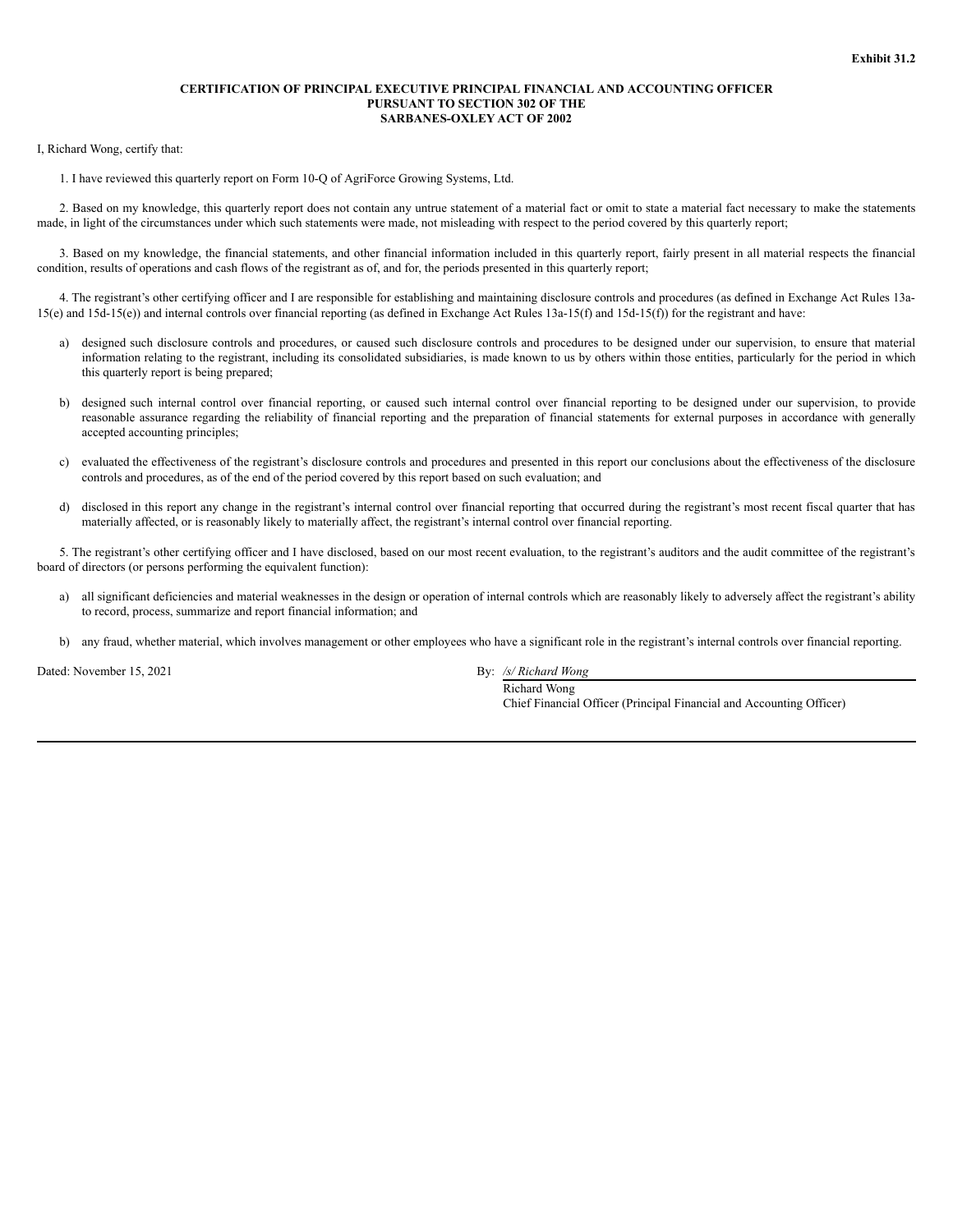#### **CERTIFICATION PURSUANT TO 18 U.S.C. SECTION 1350, AS ADOPTED PURSUANT TO SECTION 906 OF THE SARBANES-OXLEY ACT OF 2002**

About the Quarterly Report of AgriForce Growing Systems, Ltd. (the "Company") on Form 10-Q for the period ended September 30, 2021 as filed with the Securities and Exchange Commission on the date hereof (the "Report"), Ingo Mueller, Chief Executive Officer (Principal Executive Officer) of the Company, certifies, pursuant to 18 U.S.C. section 1350 of the Sarbanes-Oxley Act of 2002, that:

(1) The Report fully complies with the requirements of section 13(a) or 15(d) of the Securities Exchange Act of 1934; and

(2) The information contained in the Report fairly presents, in all material respects, the financial condition and results of operations of the Company.

Date: November 15, 2021 By: */s/ Ingo Mueller*

Ingo Mueller

Chief Executive Officer (Principal Executive Officer)

A signed original of this written statement required by Section 906, or other document authenticating, acknowledging, or otherwise adopting the signature that appears in typed form within the electronic version of this written statement has been provided to the Company and will be retained by the Company and furnished to the Securities and Exchange Commission or its staff upon request.